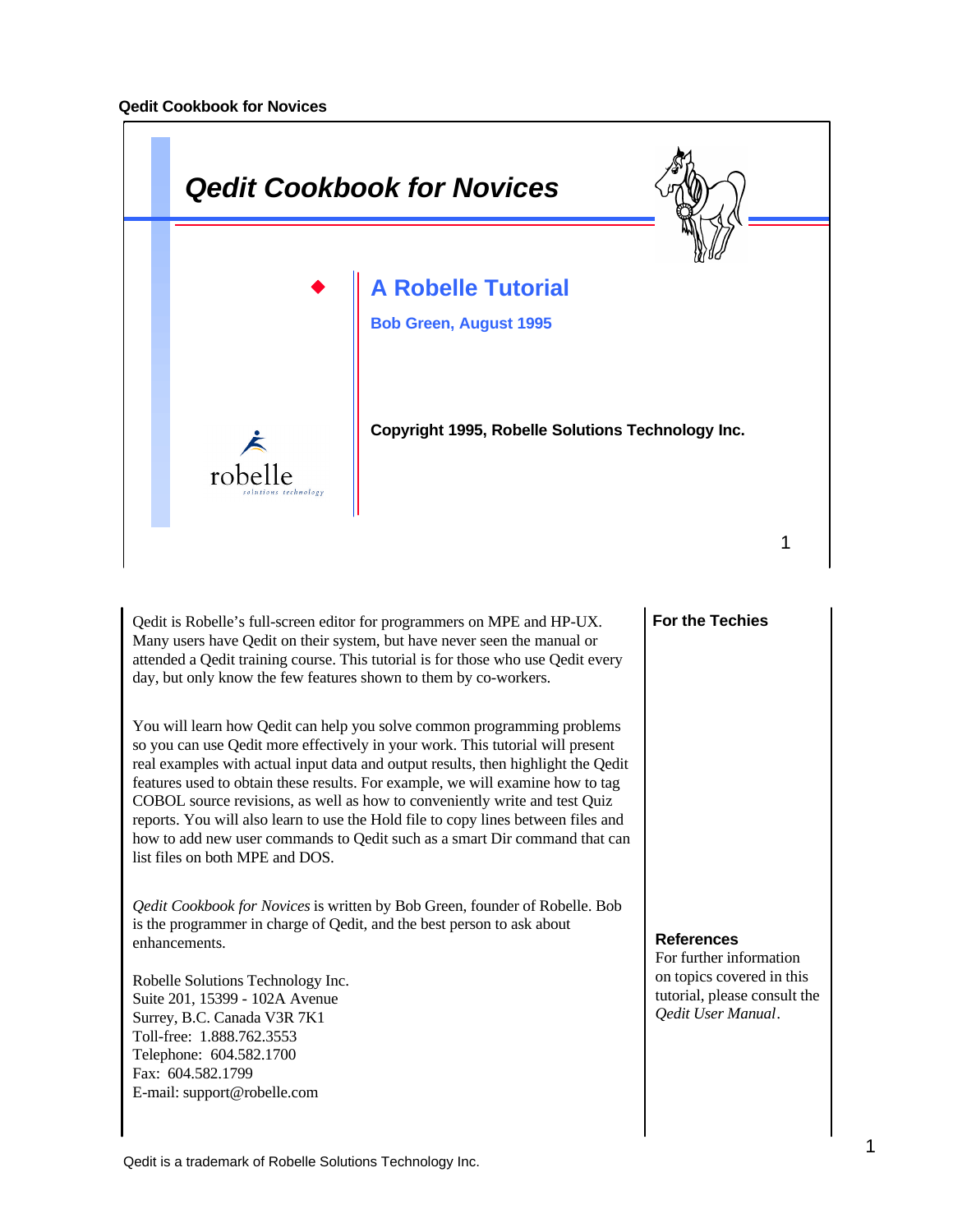## *What's Inside*

|                                           | Page |  |
|-------------------------------------------|------|--|
| $\blacksquare$ Moving a block of text     | 3    |  |
| <b>Printing text to the LaserJet</b>      | 5    |  |
| Downloading text to your PC               | 6    |  |
| • Copying lines from one file to another  | 7    |  |
| <b>Tagging revisions in COBOL source</b>  | 8    |  |
| Editing Copylibs and fixing syntax errors | 10   |  |
| ■ Selecting string searches               | 13   |  |
| Listing paragraph names                   | 15   |  |
| Who is running my program?                | 17   |  |
| Running Quiz on a specific report file    | 18   |  |

This tutorial will teach you how to use Qedit to solve a number of common, non-trivial problems.

For instance, in the first example we locate a specific block of text, mark it, and then move it to another location in the same file. To find out more about the Qedit commands used in this task (Find String, Forward Page, Update, MM, A), please refer to the *Qedit User Manual*.

We will end the tutorial with an exercise that challenges you to use what you have learned.

# **For the Techies**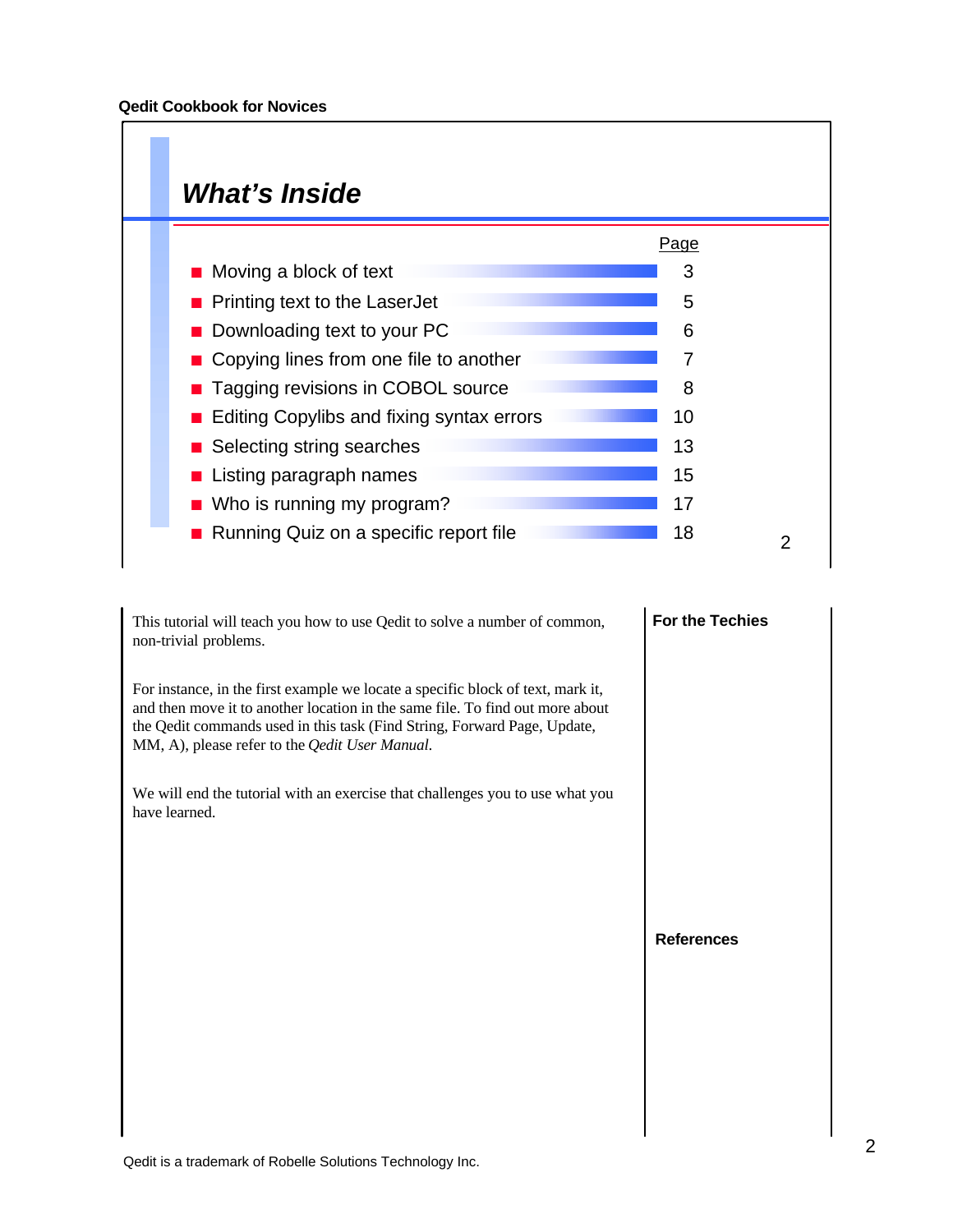

| Qedit is a full-screen editor for programmers. Suppose your COBOL program<br>has a declaration in the wrong place and you need to move it to the correct<br>location. You can use Qedit to perform this simple task. First you need to<br>bring the file into Qedit, then you can edit the file and save the changes.                                                           | <b>For the Techies</b>                                        |                   |
|---------------------------------------------------------------------------------------------------------------------------------------------------------------------------------------------------------------------------------------------------------------------------------------------------------------------------------------------------------------------------------|---------------------------------------------------------------|-------------------|
| If you are using standard format editor files for your source code, use the Text<br>command to copy a file into Qedit and the Keep command to save it. If you<br>have converted your source files into Qedit format files, use the Open and<br>Shut commands instead. Qedit files have a code of 111 and store text in a<br>compressed format that can also be edited directly. |                                                               |                   |
|                                                                                                                                                                                                                                                                                                                                                                                 | Convert a file to Qedit format: text filename; shut *; open * |                   |
| <b>Get into Screen mode:</b>                                                                                                                                                                                                                                                                                                                                                    | press the F1 key or type $\mathbf{vis}$                       |                   |
| <b>Get back to Line mode:</b>                                                                                                                                                                                                                                                                                                                                                   | press the F8 key                                              | <b>References</b> |
|                                                                                                                                                                                                                                                                                                                                                                                 |                                                               |                   |
|                                                                                                                                                                                                                                                                                                                                                                                 |                                                               |                   |
|                                                                                                                                                                                                                                                                                                                                                                                 |                                                               |                   |

 $\mathbf{I}$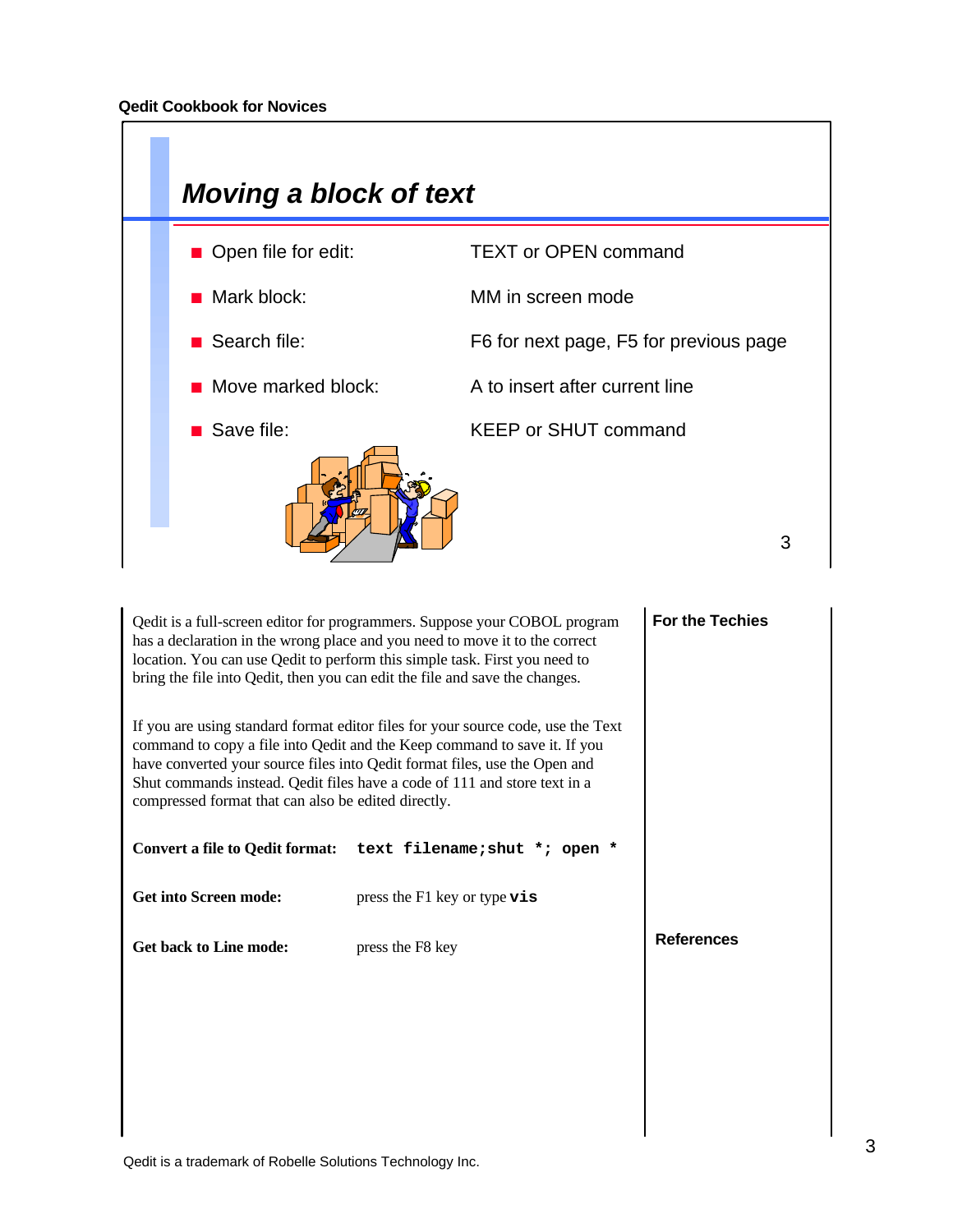

The screen is divided into four parts: the command line  $(==>)$ , the status line, the text area, and the template line. Within the text area, the current line is marked with an asterisk (\*). Lines above the current line are marked -1, -2, -3 and lines below are marked  $+1$ ,  $+2$ ,  $+3$ . Qedit does not show the actual line numbers since they are usually not needed.

**Adjust screen size: set vis above 3 below 15**

**Other cut and paste functions:**

| $CC$ copy                           |
|-------------------------------------|
| <b>DD</b> delete                    |
| <b>B</b> move/copy before this line |

**Repeatedly insert the same text:** Cut and paste operations save lines in a temporary file called Hold0. To copy text from the Hold0 file, use these special functions:

- **A0** insert after this line
- **B0** insert before this line

#### **For the Techies**

On HP-UX, Hold0 is actually called /usr/tmp/qholdBAAa25295.0, but Qedit will find it if you use **list hold0**. Since UNIX does not have temporary files, it generates the random filename BAAa25295.0.

#### **References**

For a full list of cut and paste operators, type **?** in the command line (also the home up position on your screen) and press Enter.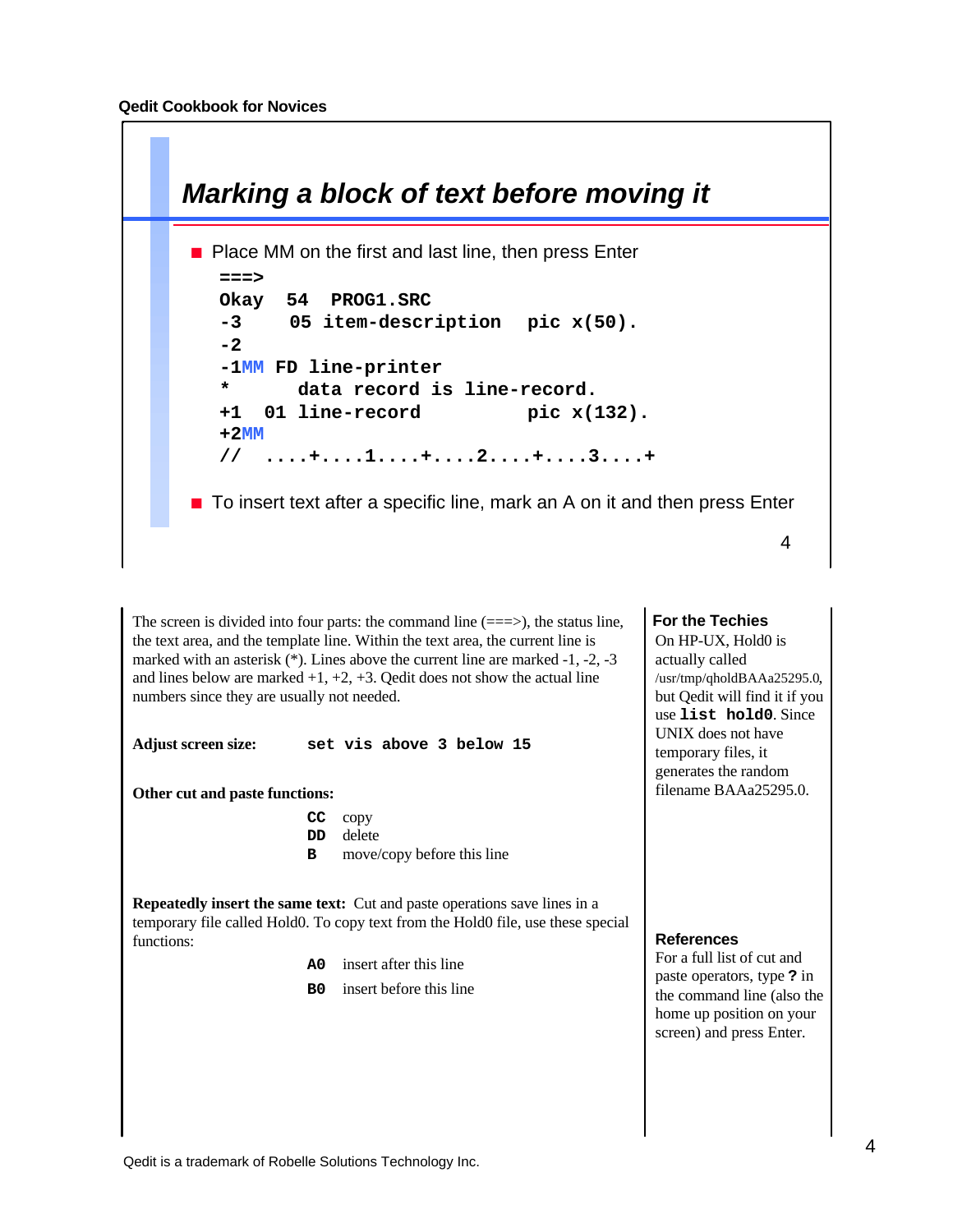

**For the Techies References** One reason you don't need to see line numbers is the **magic marker** feature. Using the ZZ command, you can mark any block of text and then execute commands on these lines. **===>change "line-record"linebuf-rec"zz ===>justify format margin 65 zz** {format into paragraph} **===>lq \$record \$shift zz** {attached printer} **Other PCL codes (add 1000 for ASCII, 2000 for A4 paper):** PCL 1 - landscape, tiny lineprinter font PCL 2 - landscape, 100 columns, Courier font PCL 3 - portrait, 80 columns, Courier font PCL 4 - portrait, tiny lineprinter font PCL 5 - portrait, Courier tightened for A4 paper **Other List options: \$double** double spaced **\$duplex** two-sided listing on LaserJet (not HP-UX) **\$page off** without page headings **\$include** also search \$include files **\$char suppress control characters**<br>**\$hex show** hex values for characters **\$hex** show hex values for characters Note that List to \$lp and \$record are not supported in Qedit/UX.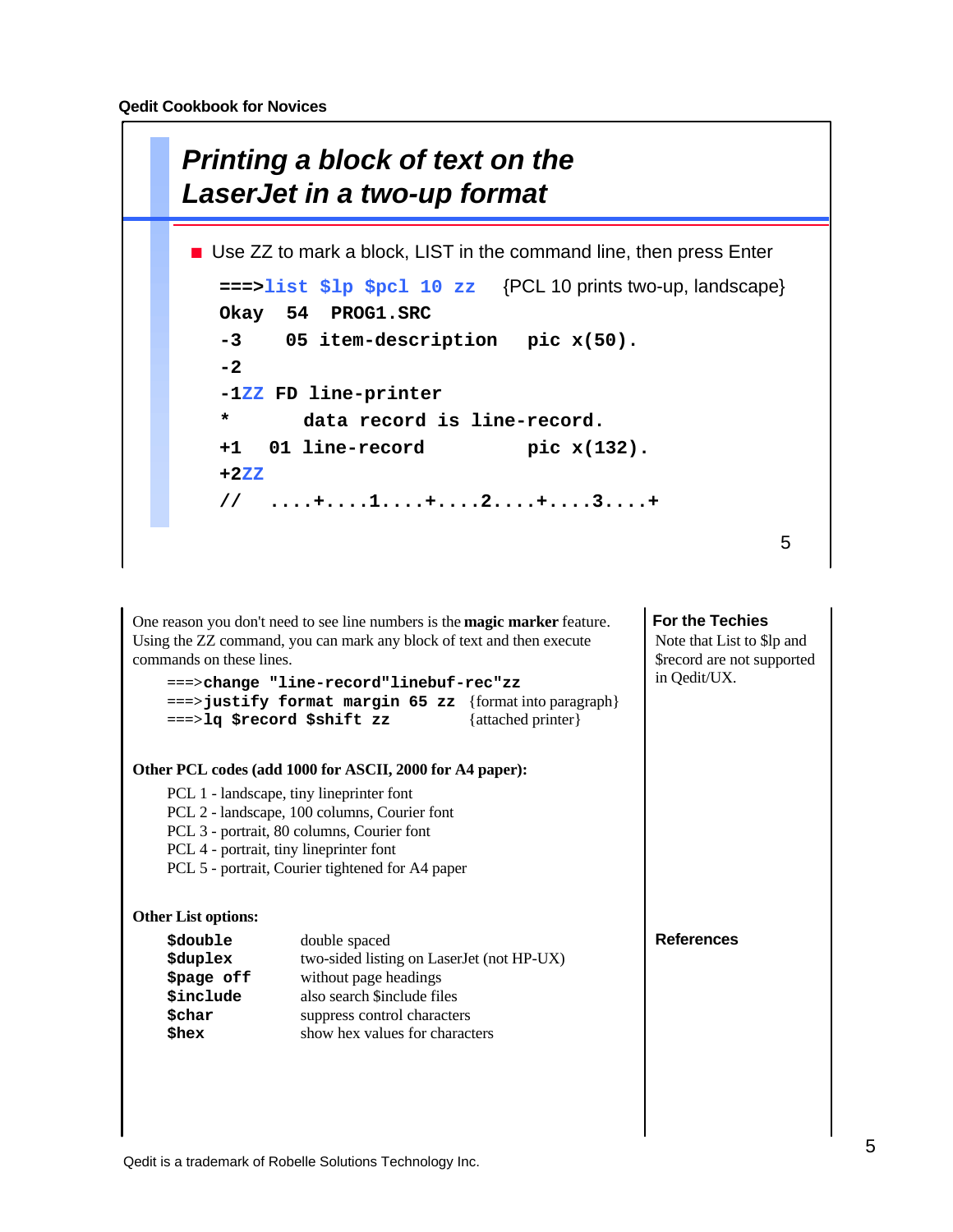

**For the Techies References** The HH cut and paste function copies a block of lines into a temporary file called Hold. :**listftemp hold,1** TEMPORARY FILES FOR BOB.USER, BOB ACCOUNT= USER GROUP= BOB FILENAME CODE -------LOGICAL RECORD------ SIZE TYP EOF LIMIT HOLD \* 1000B FA 4 250000 (TEMP) **Reflection**: If you are using a Reflection terminal emulator on your PC, you can use Qedit's :Reflect command to execute PC functions under the control of your HP 3000. **Upload a file: reflect send host.tmp to host ascii Copy from Hold:** AH to insert after this line BH to insert before this line The :Reflect command is not supported on HP-UX.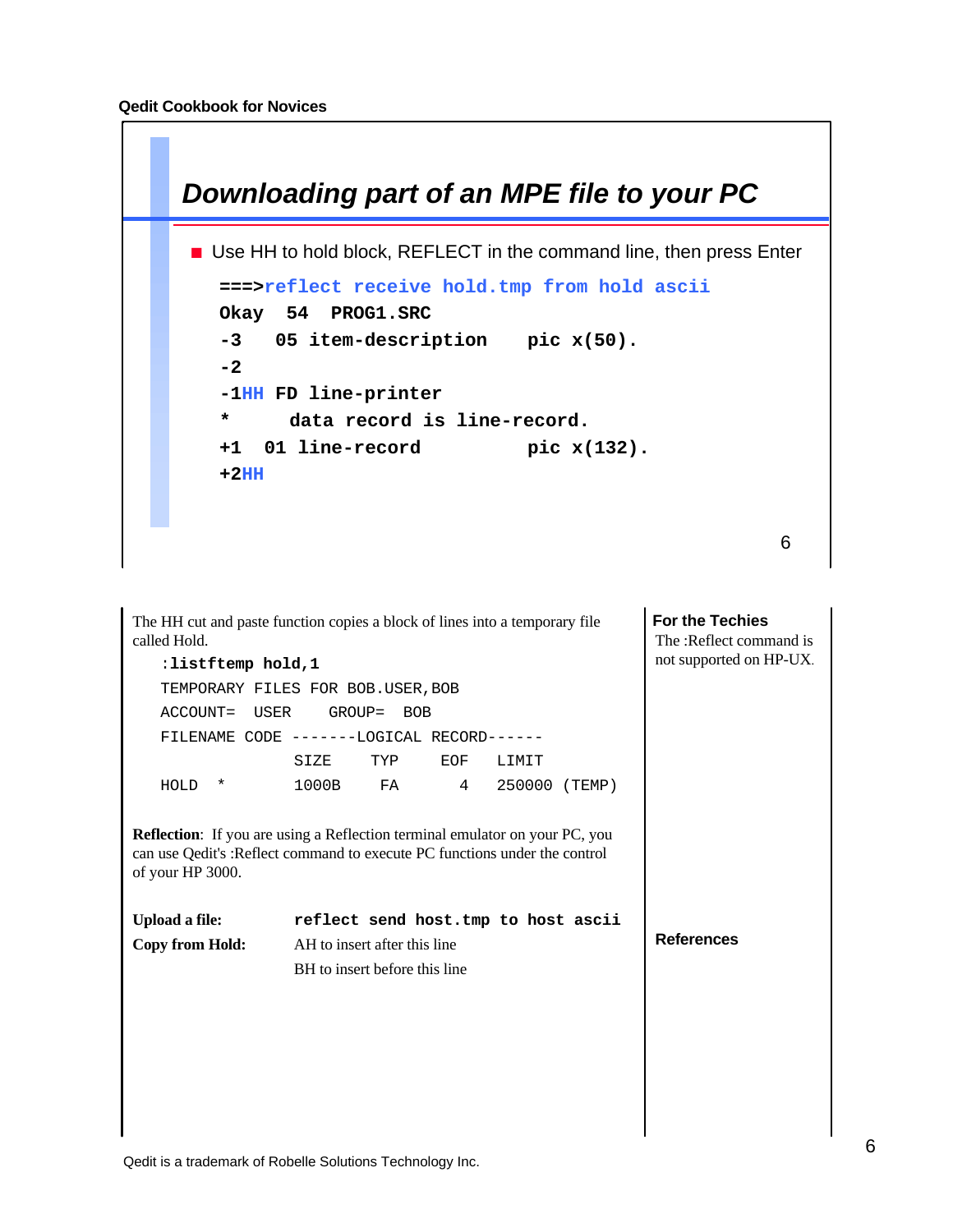

| You can combine the basic edit functions you have just learned in hundreds of<br>ways to solve many different problems. | For the Techies   |
|-------------------------------------------------------------------------------------------------------------------------|-------------------|
| For example, this slide shows you how to copy text from one file to another.                                            |                   |
|                                                                                                                         |                   |
|                                                                                                                         | <b>References</b> |
|                                                                                                                         |                   |
|                                                                                                                         |                   |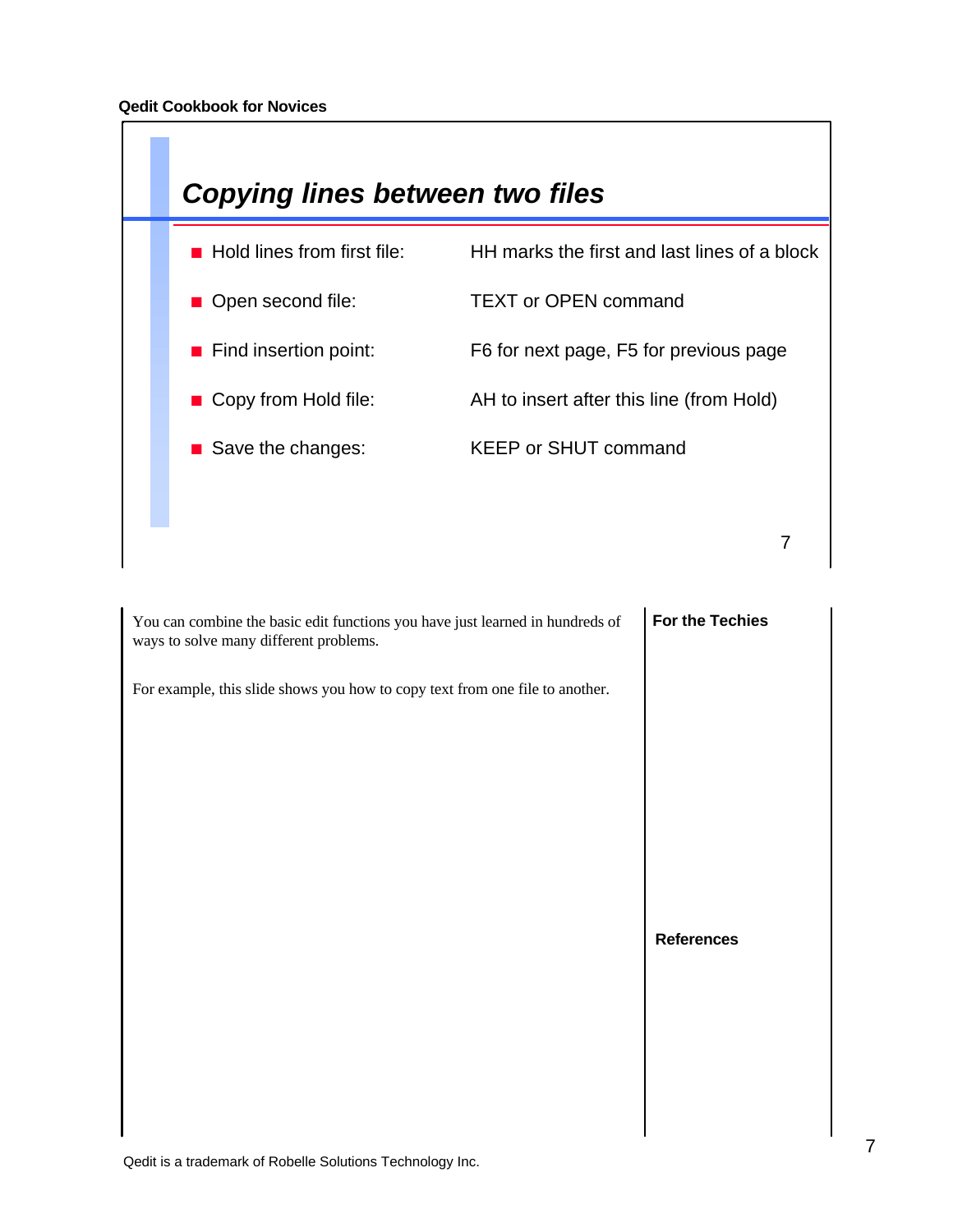

| Qedit offers a special feature for COBOL users called change tagging. After<br>you enable the Set X command, any further modifications to a COBOL<br>program will be tagged with the current date. Qedit inserts the date in columns<br>73-80 and lets you see exactly when specific lines were changed. The Set X<br>command is activated only if you are working on a COBOL source file and<br>only after Set Lang CobolX is enabled. | <b>For the Techies</b> |
|-----------------------------------------------------------------------------------------------------------------------------------------------------------------------------------------------------------------------------------------------------------------------------------------------------------------------------------------------------------------------------------------------------------------------------------------|------------------------|
| Qedit recognizes two formats for COBOL source: programs with comment<br>fields (called COBOLX for "eXtended") and programs without comments.<br>Most people omit the comment fields when writing a new program to avoid<br>compile time errors caused by source code inadvertently extending past column<br>72. To select a format without comments, you can use set lang cobol.                                                        |                        |
| If you want to start documenting revisions once a program goes into<br>production, use set lang cobolx to add comment fields. Then you can<br>enable the Set X command to ensure that all subsequent changes to the program<br>are carefully tagged with a date in columns 73-80.                                                                                                                                                       | <b>References</b>      |
| put Set X command into Qeditmgr file<br><b>Configure Set X every time:</b>                                                                                                                                                                                                                                                                                                                                                              |                        |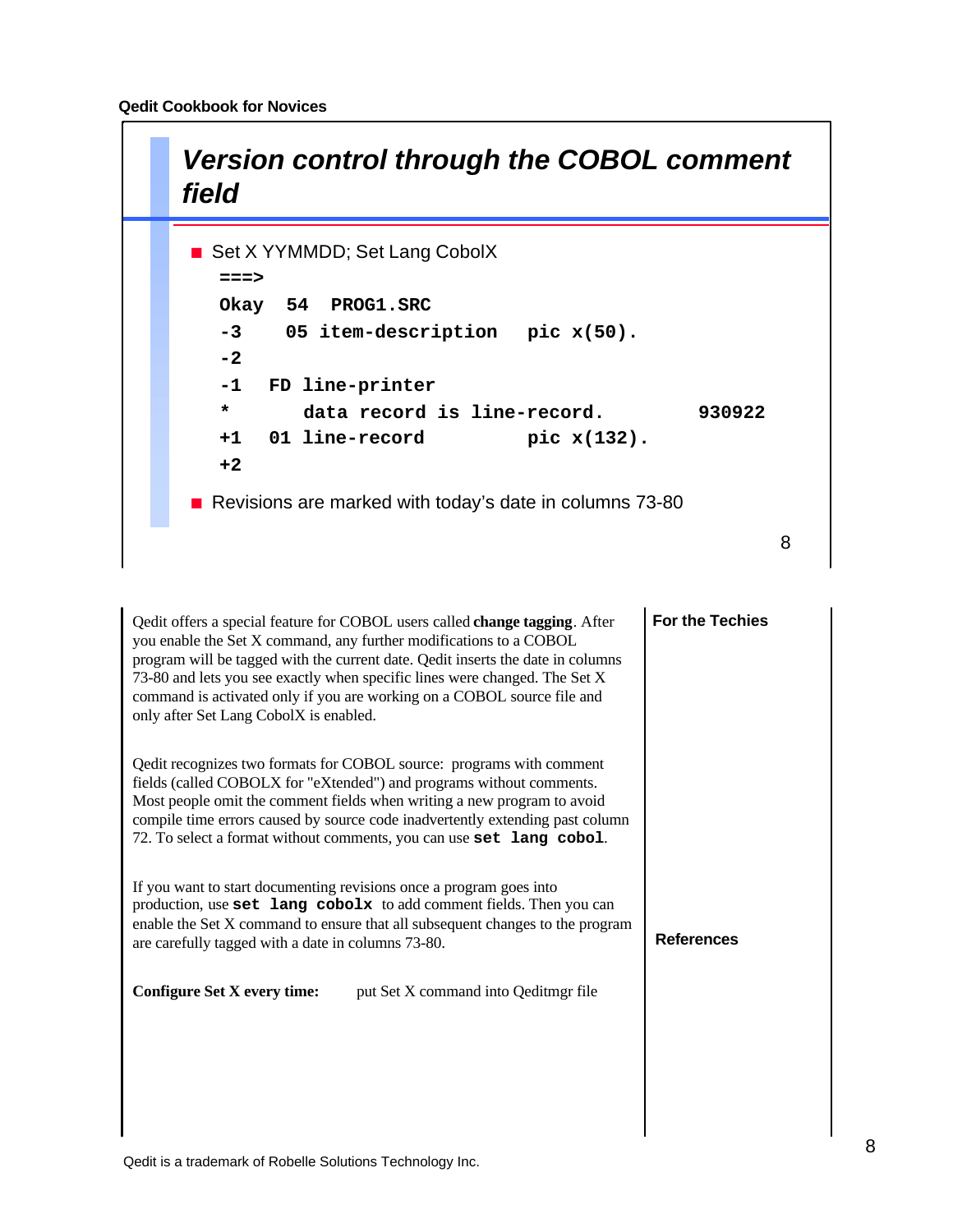

| Append initials:                  | set x yymmdd "ms"                     |
|-----------------------------------|---------------------------------------|
| <b>Prefix initials:</b>           | set x "ms" yymmdd                     |
| $\blacksquare$ Show the century:  | set x ccyymmdd                        |
| $\blacksquare$ Put day first:     | set x ddmmyy                          |
| $\blacksquare$ Put month first:   | set x mmddyy                          |
| Spell out month:                  | set x ddmmmyy $\{22 \text{ Sep93}\}\$ |
| $\blacksquare$ Hide the comments: | set x list off                        |
| $\blacksquare$ Force comments:    | set lang cobolx all                   |
| <b>E</b> Edit tags manually:      | set x tab on                          |
| $\blacksquare$ Check the tag:     | verify x                              |
| <b>Reset the tag:</b>             | set x                                 |
|                                   |                                       |

The Set X command tags all the changed lines in COBOLX files with a string and/or the current date. As you can see above, Qedit supports a wide variety of date formats. Whatever revision tag you select, it appears in columns 73-80 of lines modified or added.

To hide the comments during normal text editing or listing, use **set x list off**. You can ensure that all COBOL source files are tagged with comments by using **set language cobolx all**. This command automatically converts COBOL to COBOLX.

In Visual mode, the COBOLX margin is usually set at column 72 to prevent comments from shifting left or right when you make changes to your code. If you have to maintain the comment field manually, this margin setting means you must use the cursor instead of a tab to move to column 72. In order to move to the comment field with a tab, you have to reset the margin from column 72 to column 80 by using **set x tab on**.

| Check the current tag value: | verify x |
|------------------------------|----------|
| <b>Reset the tag:</b>        | set x "" |

#### **For the Techies**

You can enable the Set X command only if the program has a full record length (80 columns).

9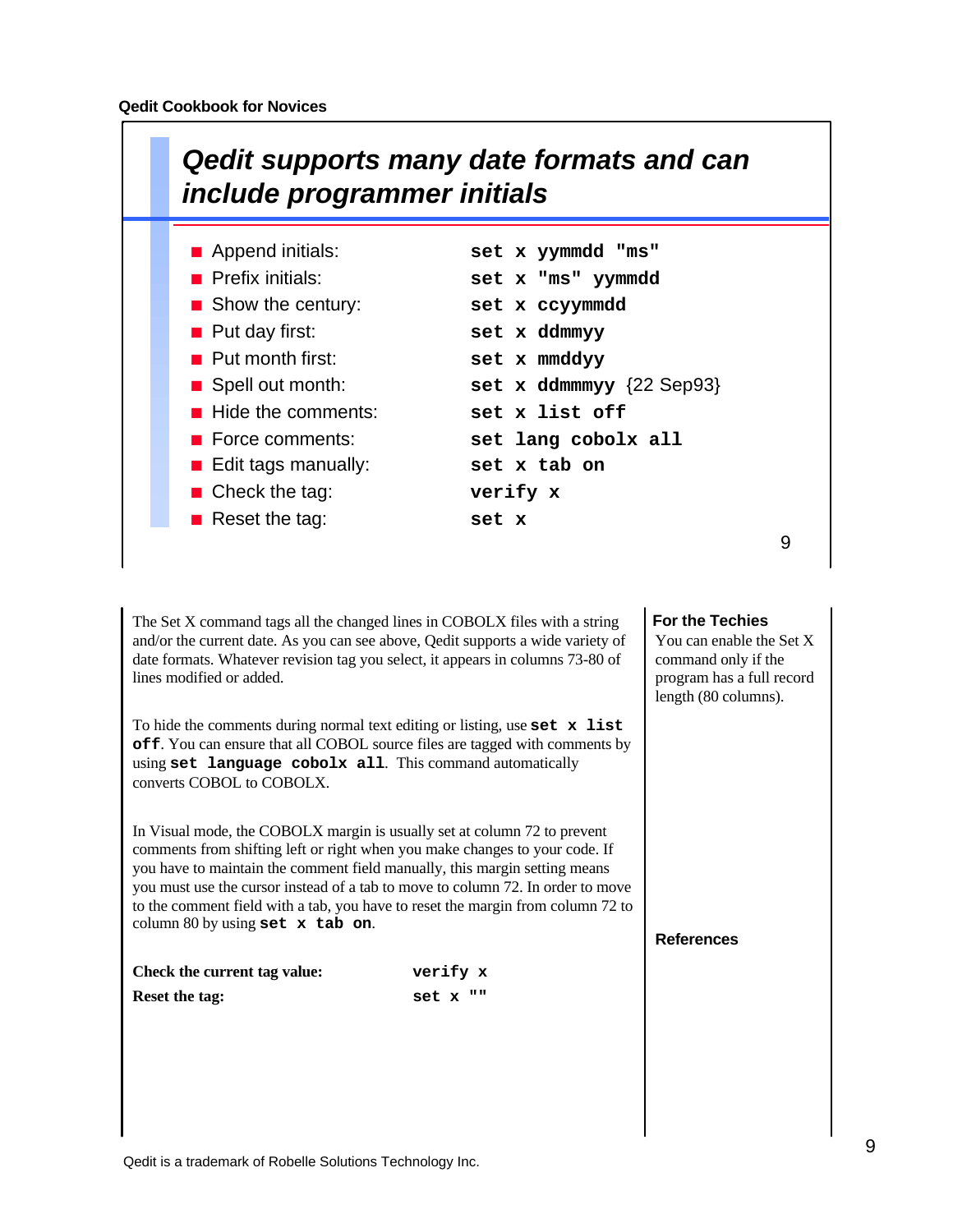|  | <b>COBOL Copylibs on MPE</b>                |    |
|--|---------------------------------------------|----|
|  | Problem: How can I edit a Copylib member?   |    |
|  | Answer: Put the member name in parentheses. |    |
|  | /:file copylib=copylib.cobsrc               |    |
|  | /text (custrec)                             |    |
|  | /change "customer"Customer" all             |    |
|  | /keep                                       |    |
|  |                                             | 10 |
|  |                                             |    |

COBOL lets you maintain Copylibs or libraries of common source code and data. Each library file consists of several members and each member name can be up to eight characters. You can use HP's Cobedit or Ksamutil to create the original Copylib file and then use Qedit commands (List, Text, Keep and Destroy) to maintain it.

In order to list or edit a Copylib member, you just need to point a :File command to the Copylib file and then put the member name in parentheses as you would a filename. The first step is almost automatic because most COBOL programmers already have a :File equation for their Copylib file. In the second step, you need to enclose the member name in parentheses before you can use Qedit commands (List, Text, Keep etc.). Since the Keep command defaults to the last name used in the Text command, you don't even have to type the member name when saving your changes.

Remember that you need write access to the Copylib file in order to change it.

# **For the Techies** Qedit/iX supports NM and CM KSAM Copylib files.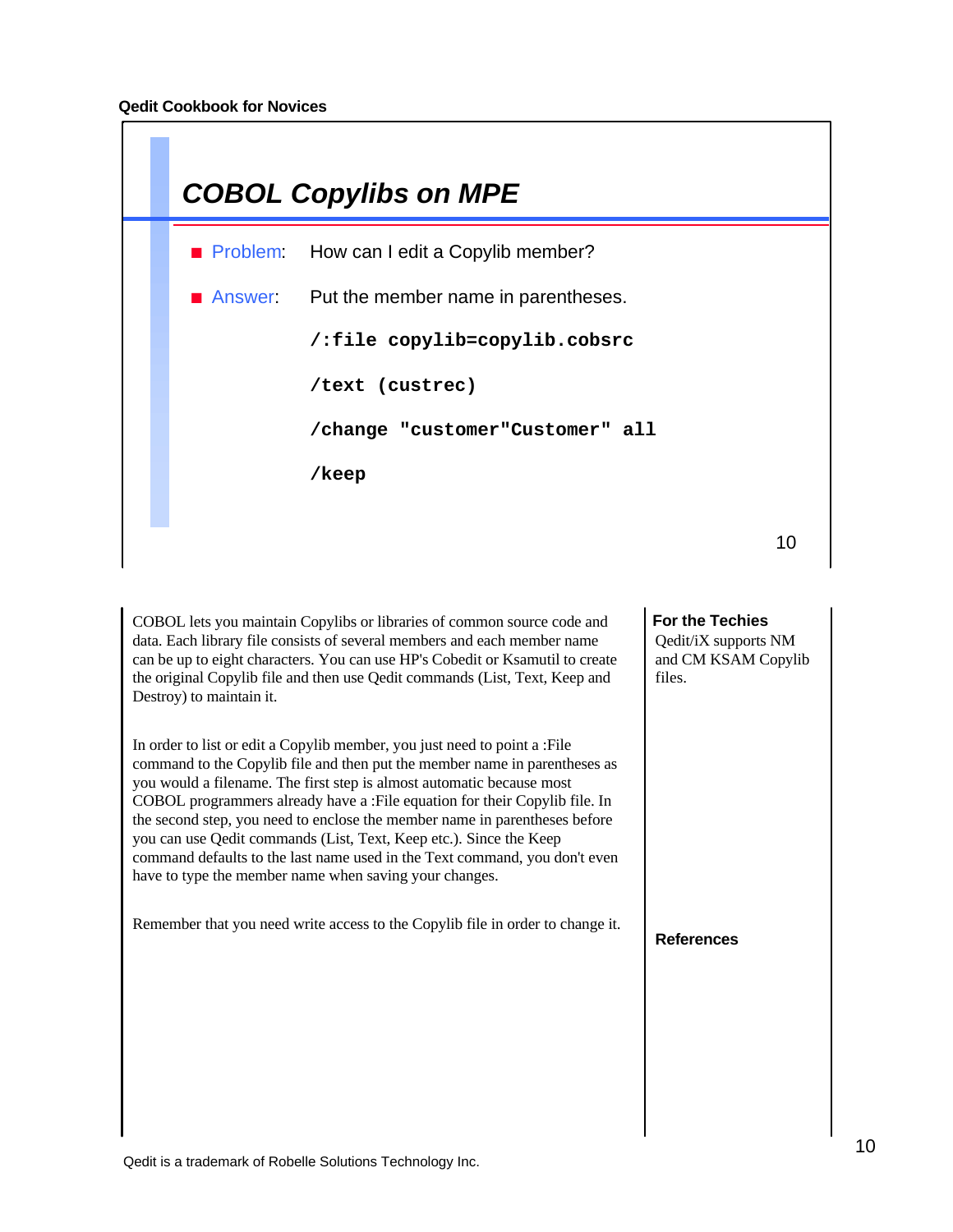

| You can use pattern-matching characters in parentheses to list the members in<br>your Copylib. For example, use list (@) to print all the member names, or<br>use list (b@) to list only the names that start with the letter b. Since COBOL<br>compilers require a Copylib file, Qedit looks for the default Copylib through a<br>pointer in the :File equation. | <b>For the Techies</b> |
|-------------------------------------------------------------------------------------------------------------------------------------------------------------------------------------------------------------------------------------------------------------------------------------------------------------------------------------------------------------------|------------------------|
| To refer to a Copylib member, put the member name in parentheses and Qedit<br>treats it as a filename.                                                                                                                                                                                                                                                            |                        |
| list (o2314buf) "order-status"                                                                                                                                                                                                                                                                                                                                    |                        |
| list $$lp (02314buf)$                                                                                                                                                                                                                                                                                                                                             |                        |
| To refer to other Copylib files, you can state them explicitly instead of changing<br>your :File command.                                                                                                                                                                                                                                                         |                        |
| list (dbparms)                                                                                                                                                                                                                                                                                                                                                    |                        |
| copylib.cobsrc.newsys                                                                                                                                                                                                                                                                                                                                             | <b>References</b>      |
| $list$ $slp$ $(\emptyset)$<br>copylib.cobsrc.newsys                                                                                                                                                                                                                                                                                                               |                        |
|                                                                                                                                                                                                                                                                                                                                                                   |                        |
|                                                                                                                                                                                                                                                                                                                                                                   |                        |
|                                                                                                                                                                                                                                                                                                                                                                   |                        |
|                                                                                                                                                                                                                                                                                                                                                                   |                        |
|                                                                                                                                                                                                                                                                                                                                                                   |                        |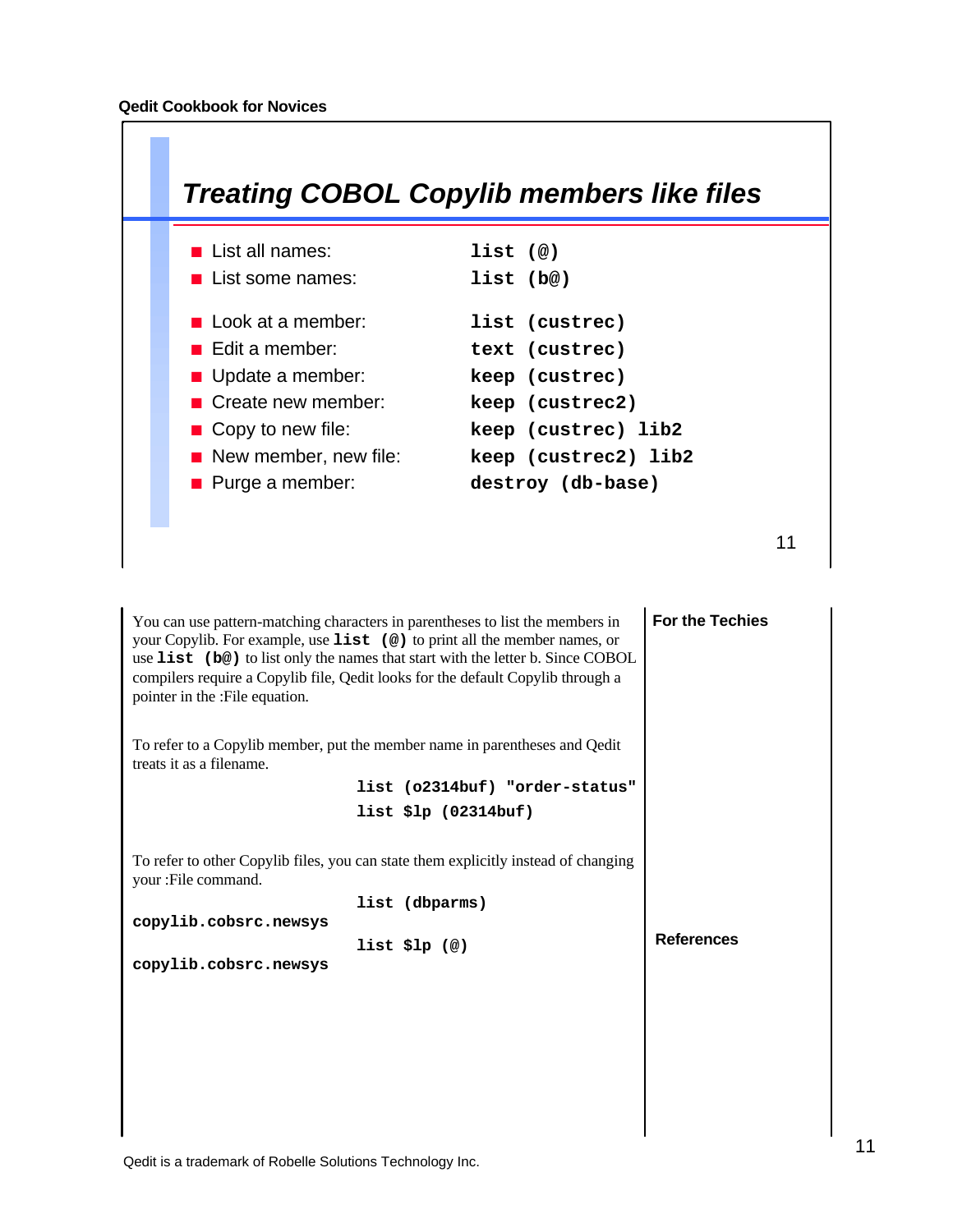

| If you would like Qedit to locate errors in your COBOL source files and display<br>error messages, try the :Coberr User Defined Command (UDC). To enable the<br>:Coberr command, use set udc udc.catalog.robelle. Instead of<br>using a regular compile command, the :Coberr UDC specifies an alternate<br>compile command as the first parameter and a source file as the second<br>parameter.<br>:coberr cob74x1, myprog.source<br>:coberr cob85x1,* {current file} | For the Techies   |
|-----------------------------------------------------------------------------------------------------------------------------------------------------------------------------------------------------------------------------------------------------------------------------------------------------------------------------------------------------------------------------------------------------------------------------------------------------------------------|-------------------|
| You use the same syntax as in compiling, but you insert : Coberr in front of the<br>command. For example, instead of typing cob85x1 *, you type : coberr<br>cob85x1, *. The default compile option is Cob85xl, but you can modify your<br>UDC to make it consistent with your own shop. The :Coberr command can also<br>have parameters for the OBJ/USL output file and for the temporary disc file<br>with the compiler listing.                                     |                   |
| After compiling your source file, Qedit puts you into Screen mode. It places the<br>cursor on the offending word and displays the COBOL error message in the<br>command line. In this example, Qedit puts the cursor on the word "date"<br>because the correct word is data. You can correct the error and press Enter to<br>continue. When you press F4, Qedit goes to the next compile error.                                                                       | <b>References</b> |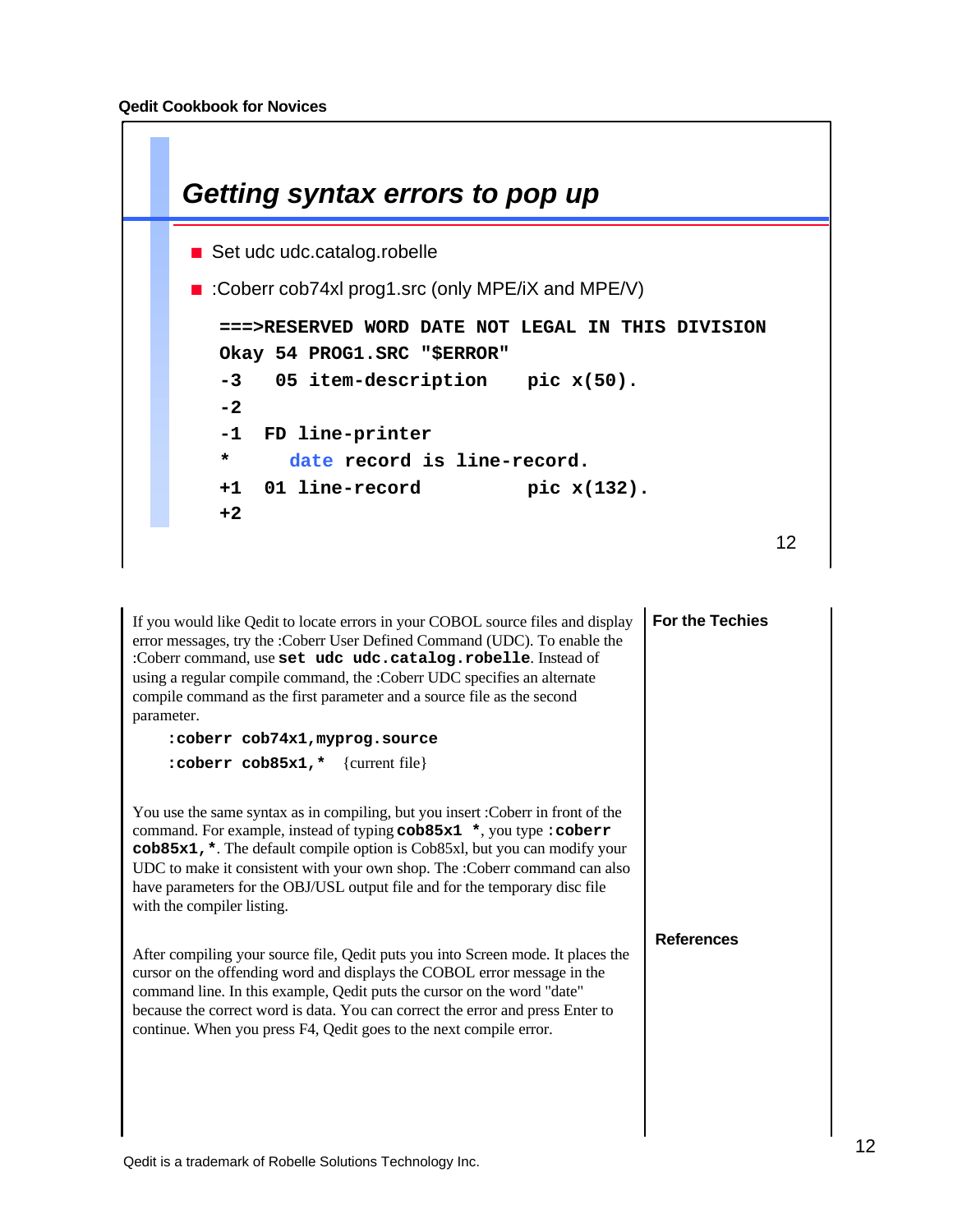

**For the Techies References** Qedit lets you search for strings within any command (List, Delete, Keep etc.). When you perform a regular string search, you may get a lot of unwanted matches because it includes occurrences where the selected string is embedded in another string. See the "customer" example above. Qedit has a Smart option to get around this problem. When you append (S) or (Smart) to a string search, Qedit will only include occurrences where the selected string appears on its own. With the Smart option, Qedit ignores "customer-record" when looking for "customer" because it knows that a hyphen is valid in a COBOL name. Smart is called a string window option. There are other useful window options. **Ignore upper versus lower case: list "customer" (upshift) Search a column slice only: list "customer" (5/15) Find lines that don't match: list "customer" (nomatch) Find lines ending in "bob": list "@bob" (pattern upshift)**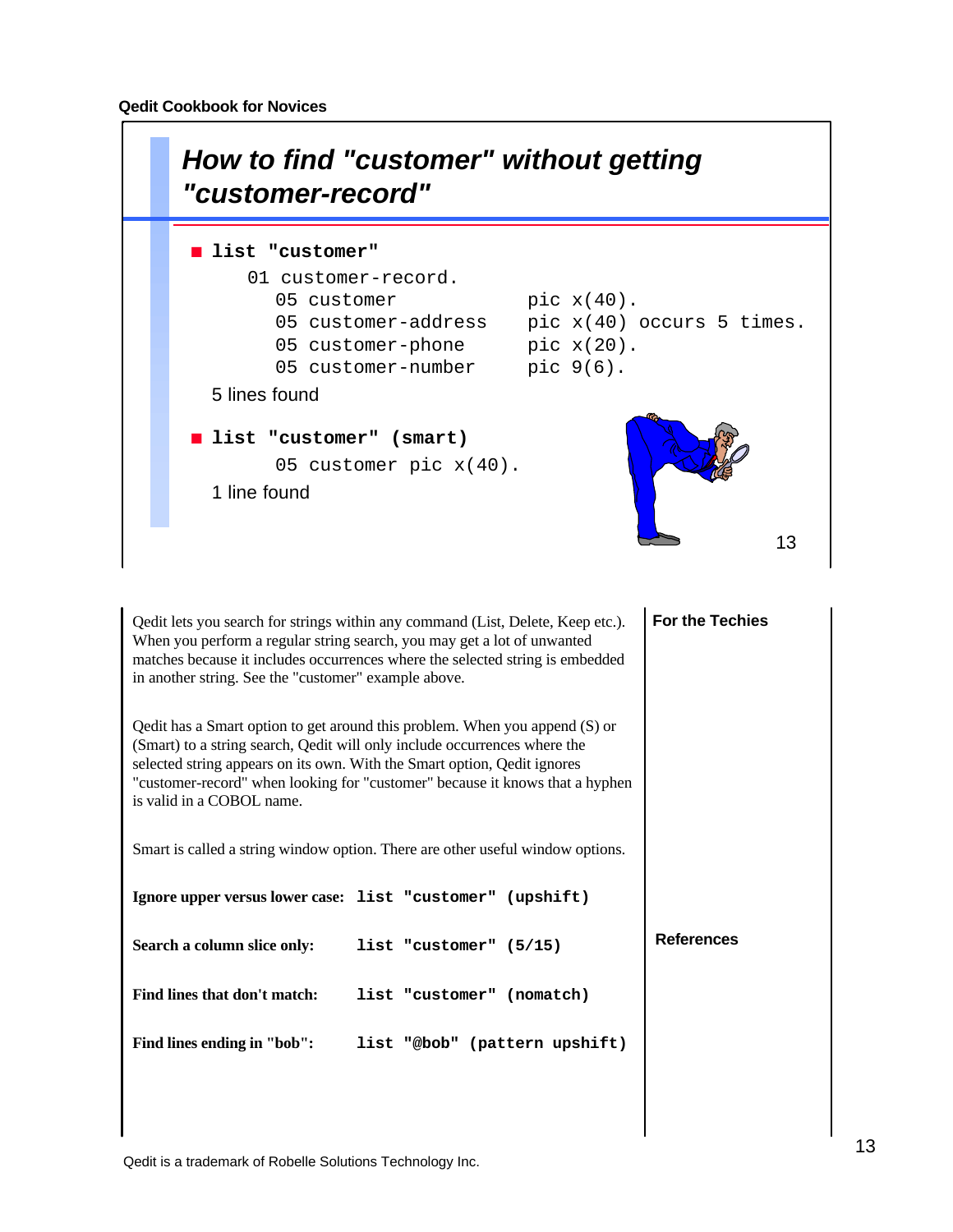

**For the Techies References** You can add new commands to Qedit by creating user command files that contain MPE commands and parameter definitions. Qedit command files are like those in MPE, except they can also execute Qedit commands (preceded with /). You can run a user command file by typing its filename followed by any parameters. If the command file resides on your HPPATH list of groups, you don't need to type the full name. **Invoke a command file: /phone ralph String search with parameters: /list file "!name" Test Qedit results: if qeditcount = 0** {automatic JCW} Shell scripts can be executed in Qedit/UX, but Qedit/UX does not support command files.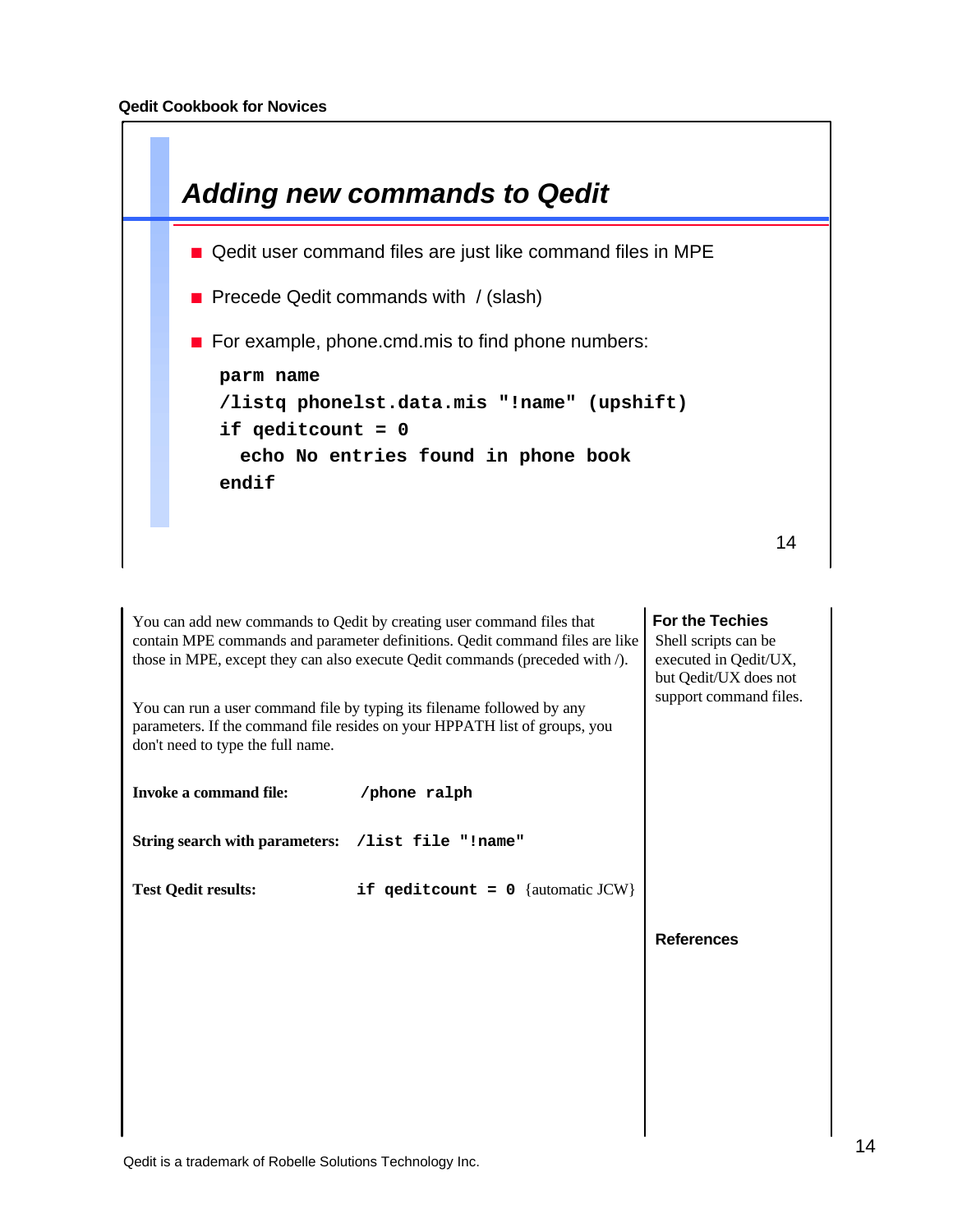

This solution assumes that the selected string (Procedure Division) does not occur in comments or in data before the actual Procedure Division. The Listq command searches each line, from the current position to the end of the file, and lists only the lines with a space in column 7 and an alphanumeric character in column 8. The question mark (?) is a pattern-matching character that specifies a single alphanumeric character.

A handy feature to add to the List command is the J (jumping) option. With this option, Qedit only shows you one screen at a time and then prompts you with More? [yes]: You can press Return to see the next screen or enter a command to stop the listing.

**/lqj " ?" (7/8 pattern) \*/last**

#### **The pattern-matching characters:**

- @ zero or more characters of any type
- # exactly one numeric character (0 to 9)
- ? exactly one alphanumeric character
- ~ zero or more blank characters
- & escape character, next character is literal match
- ^ and ! reserved for future use

**For the Techies**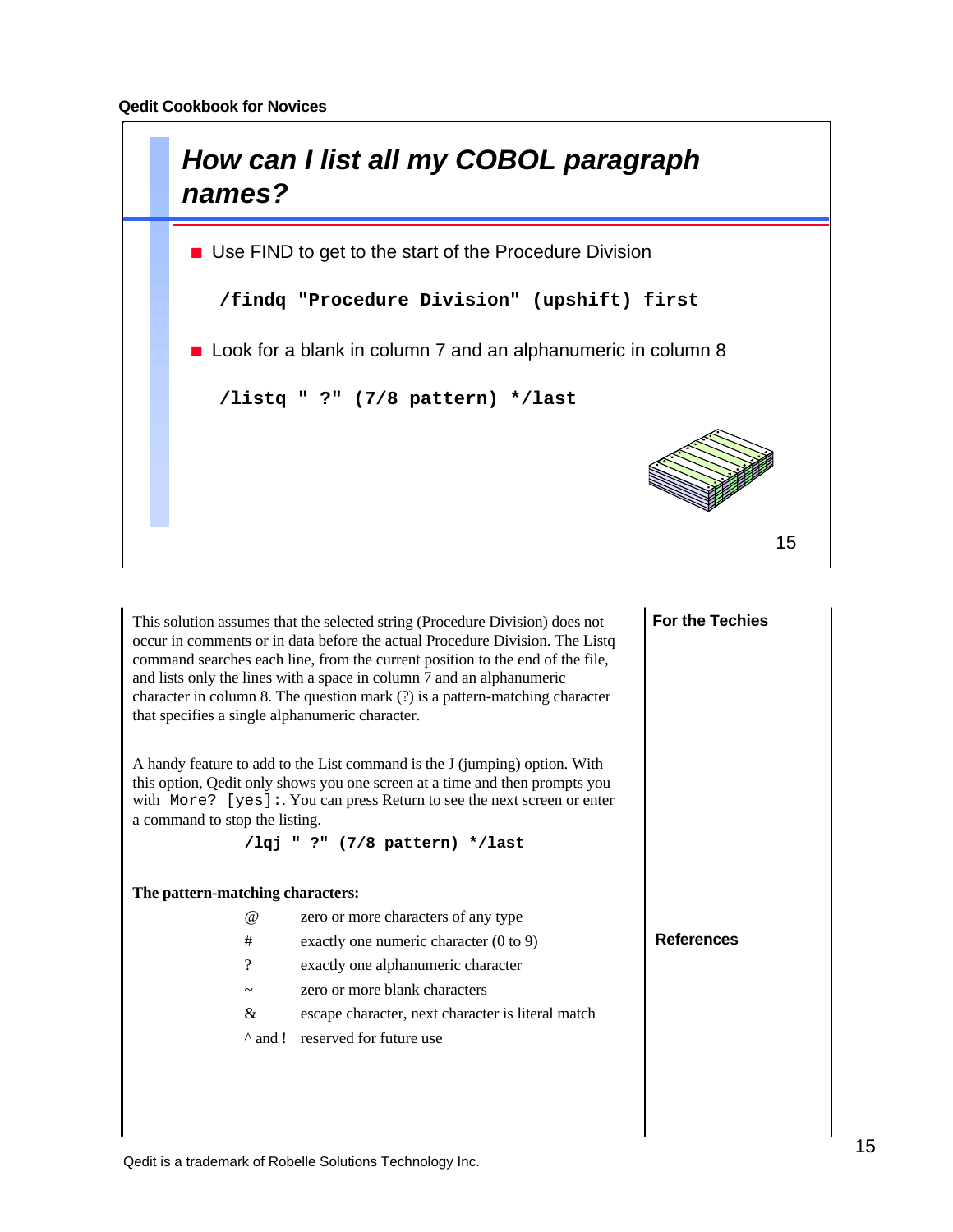

| <b>For the Techies</b><br>In this example, the user command file lists all the procedures in your<br>COBOL source file. You can execute this command file in either Qedit/V or<br>Qedit/iX. |           |                   |
|---------------------------------------------------------------------------------------------------------------------------------------------------------------------------------------------|-----------|-------------------|
| <b>Mark current line:</b>                                                                                                                                                                   | $/zz$ */* |                   |
| Go on even if Find fails:                                                                                                                                                                   | continue  |                   |
| Jump to marked line:                                                                                                                                                                        | /list zz  |                   |
|                                                                                                                                                                                             |           |                   |
|                                                                                                                                                                                             |           |                   |
|                                                                                                                                                                                             |           | <b>References</b> |
|                                                                                                                                                                                             |           |                   |
|                                                                                                                                                                                             |           |                   |
|                                                                                                                                                                                             |           |                   |
|                                                                                                                                                                                             |           |                   |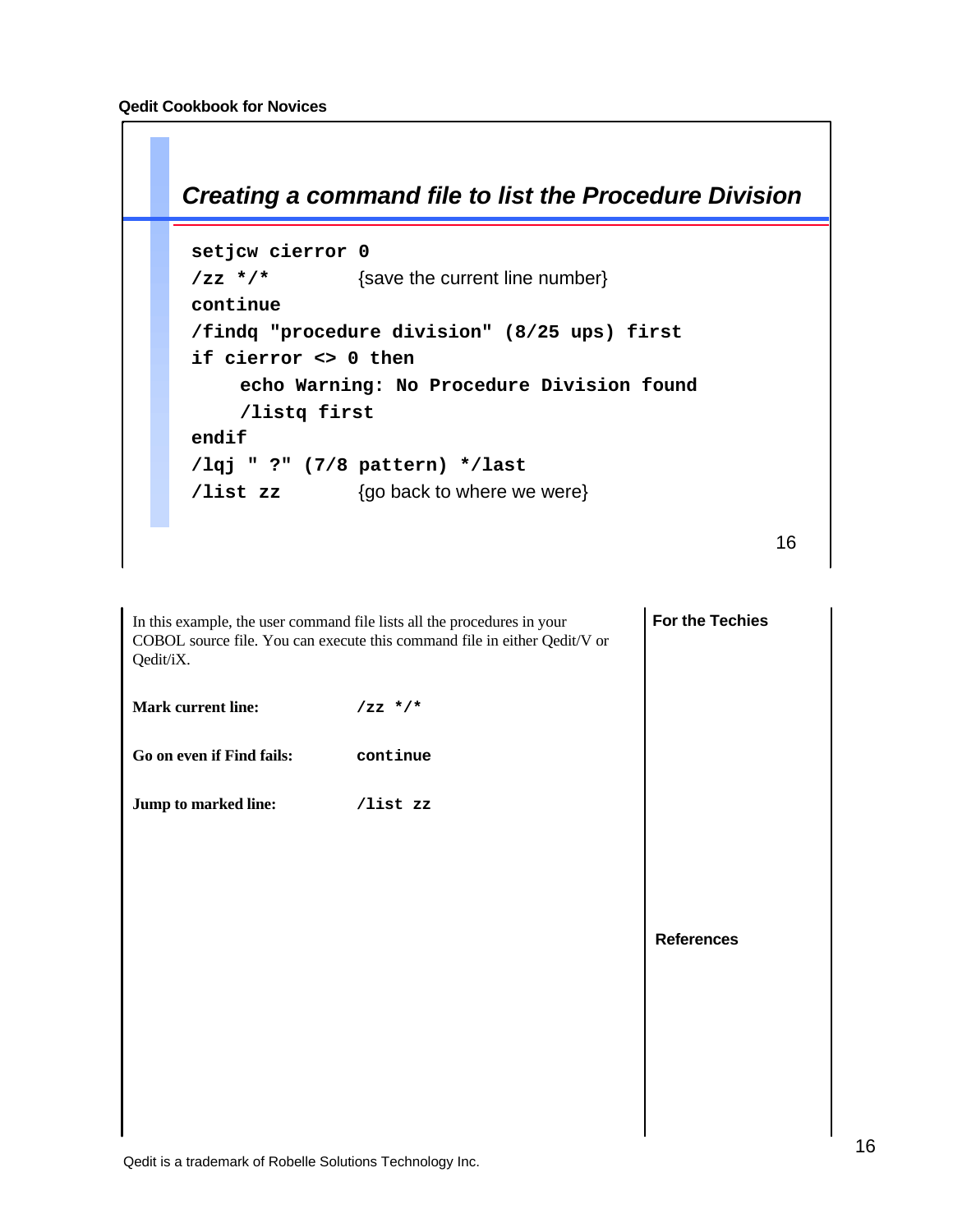ſ

| Who is running my program on MPE?                        |
|----------------------------------------------------------|
| ■ Command file Whorun:                                   |
| parm progname                                            |
| showproc 1; tree; system >pinfile                        |
| /text pinfile                                            |
| /deleteq "@(!progname@" (pattern upshift nomatch)        |
| /changeq $1/23$ "" @ {trim first 23 columns}             |
| {convert to a list of session numbers}<br>/cq 10/80 "" @ |
| {don't list batch jobs}<br>/dq "J" (1/1)                 |
| {convert to tell commands}<br>/cq 1 "tell" @             |
| /append "; Please exit from !progname" @                 |
| {execute the tell commands}<br>/use $*$                  |
| 17                                                       |
|                                                          |

If you don't have the luxury of MPEX's :Listf,access command, have you ever wondered who is using a program when you are trying to install a new version? The :Showproc command can show you all the current processes on the system if you have SM capability. To ask all the Qedit users to exit the program, type **whorun Qedit**.

This is a listing of Qedit lines produced by the :Showproc command:

|  |  | $C155$ $0:14.152$ READY S2192 86 (OEDIT.PUB.ROBELLE) |
|--|--|------------------------------------------------------|
|  |  | $C152$ 0:43.466 WAIT S2190 149 (OEDIT.PUB.ROBELLE)   |
|  |  | $D202$ 1:12.597 WAIT J10806 121 (OEDIT.PUB.ROBELLE)  |
|  |  | D202 0:47.812 WAIT J10805 91 (OEDIT.PUB.ROBELLE)     |

If you remove the first 23 columns, the listing appears as follows:

| S2192  | 86  | (OEDIT.PUB.ROBELLE) |
|--------|-----|---------------------|
| S2190  | 149 | (OEDIT.PUB.ROBELLE) |
| J10806 | 121 | (OEDIT.PUB.ROBELLE) |
| J10805 | 91  | (OEDIT.PUB.ROBELLE) |

This is a listing of the non-batch processes converted to :Tell commands:

tell S2192; Please exit from Qedit tell S2190; Please exit from Qedit **For the Techies**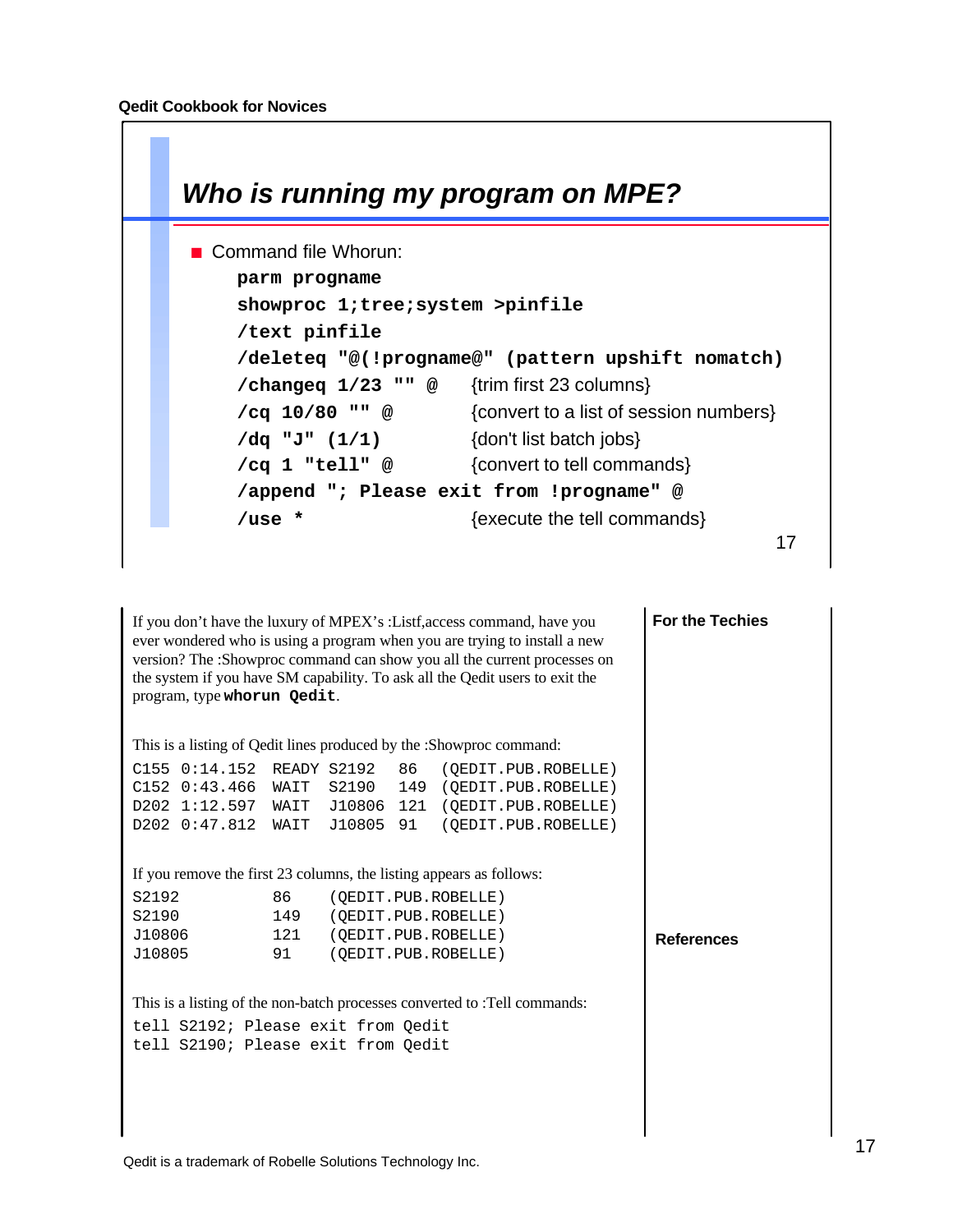

Since MPE versions of PowerHouse modules can read Qedit format files, you do not have to use the Keep command before PowerHouse works on a file. To access Qedit from within PowerHouse, you can use the Revise command to call up the editor through the COGEDITR :File equation.

Qedit preserves file labels when you use the Text or Keep commands. As a result, you can use Qedit to edit PowerHouse subfiles without damaging the subfile dictionary. Use **text filename,labels** to copy the subfile, and the Keep command to re-create the labels when you save the files.

PowerHouse comes with sophisticated User Defined Commands that allow you to specify almost any Quiz or QTP option. Most of the time, however, you will probably use the same options. In order to minimize typing, it makes sense for you to put frequently used options into a command file.

When you invoke Quiz from within Qedit, you may want to select two useful features. The first feature allows you to specify the source filename as a parameter instead of waiting for the prompt to appear. The second feature lets you suspend Quiz when you want to leave it rather than terminating it. If you need to use Quiz later in the same session, this option lets you access it much faster.

**For the Techies**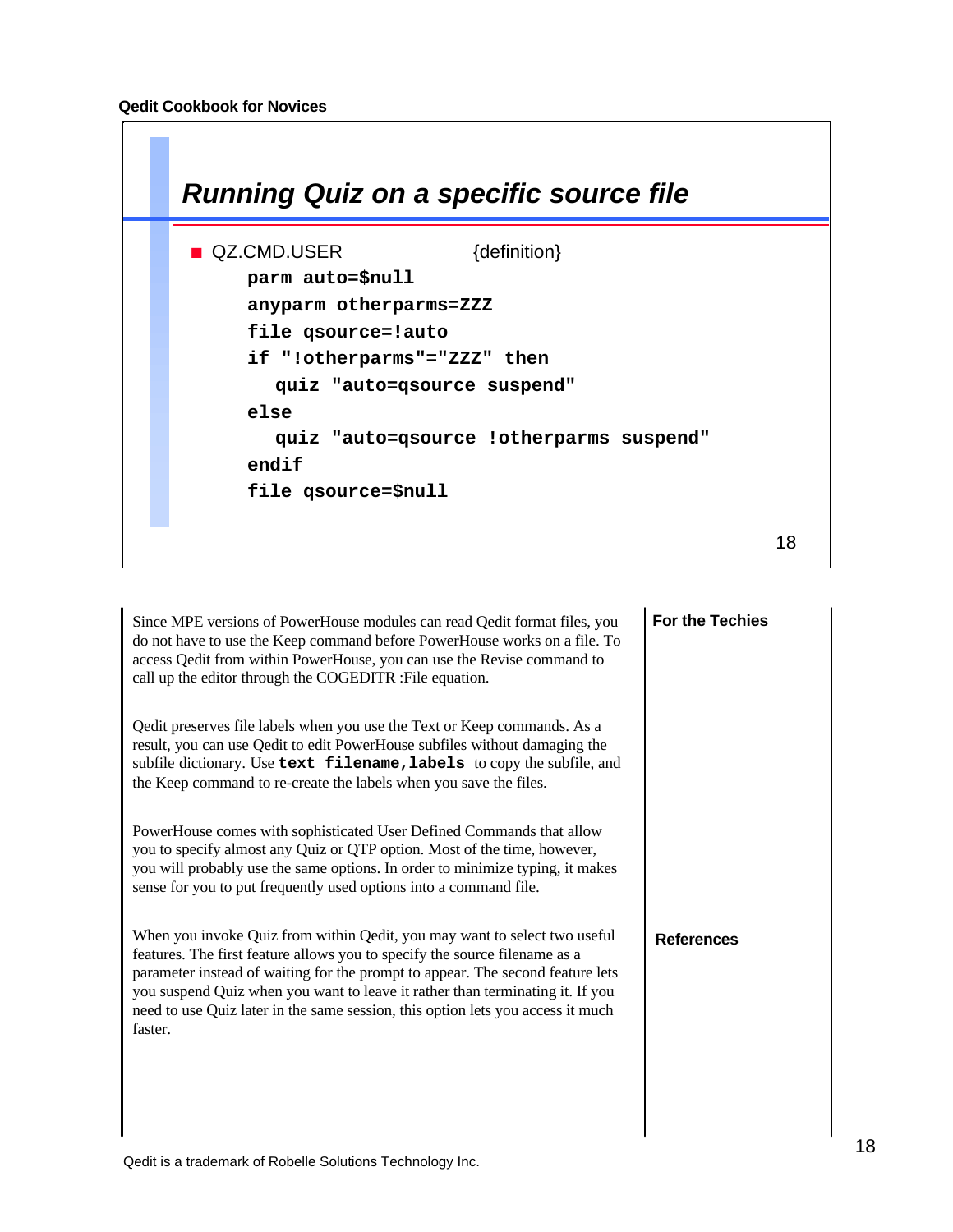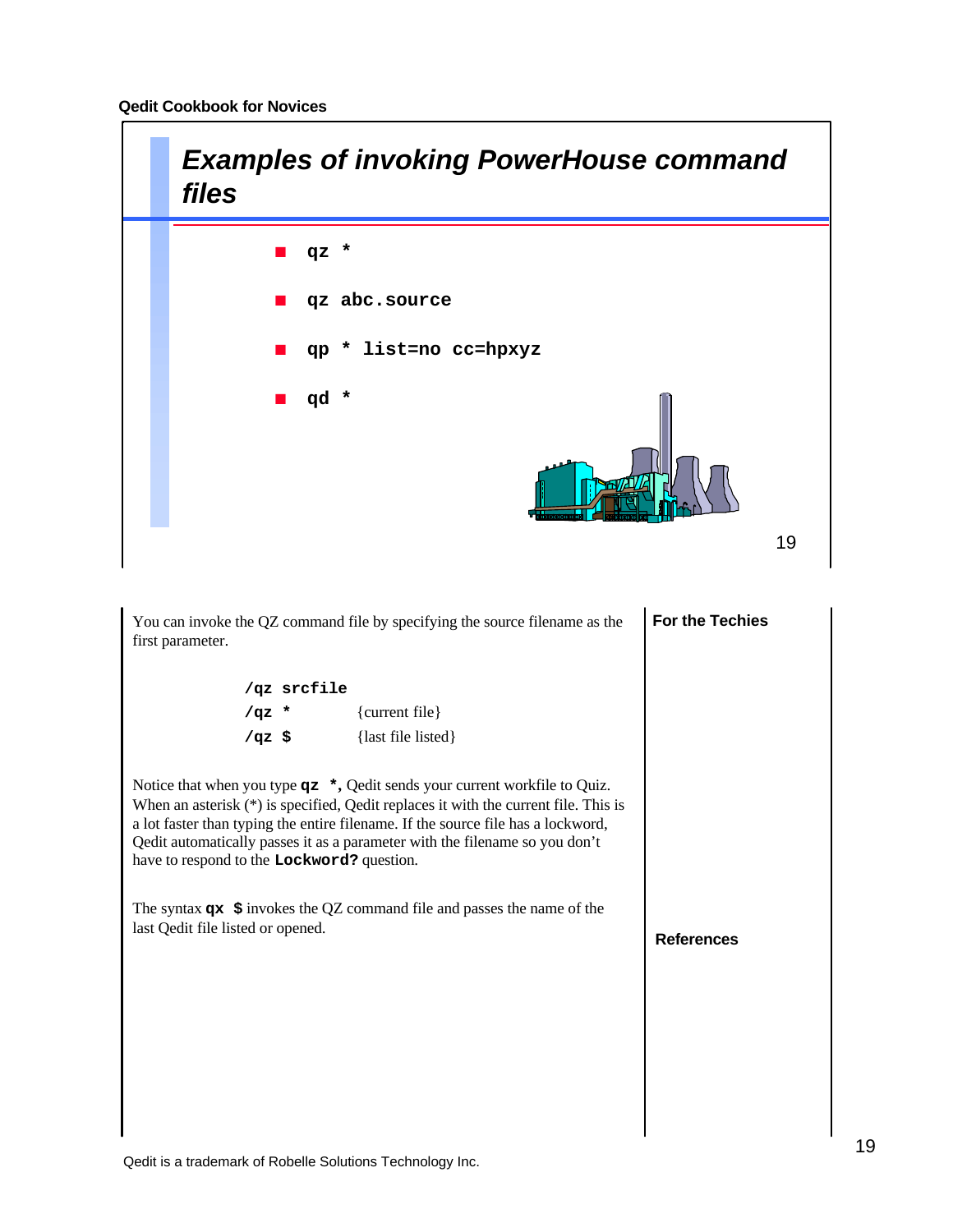

|  | For the Techies   |
|--|-------------------|
|  |                   |
|  |                   |
|  |                   |
|  |                   |
|  |                   |
|  |                   |
|  | <b>References</b> |
|  |                   |
|  |                   |
|  |                   |
|  |                   |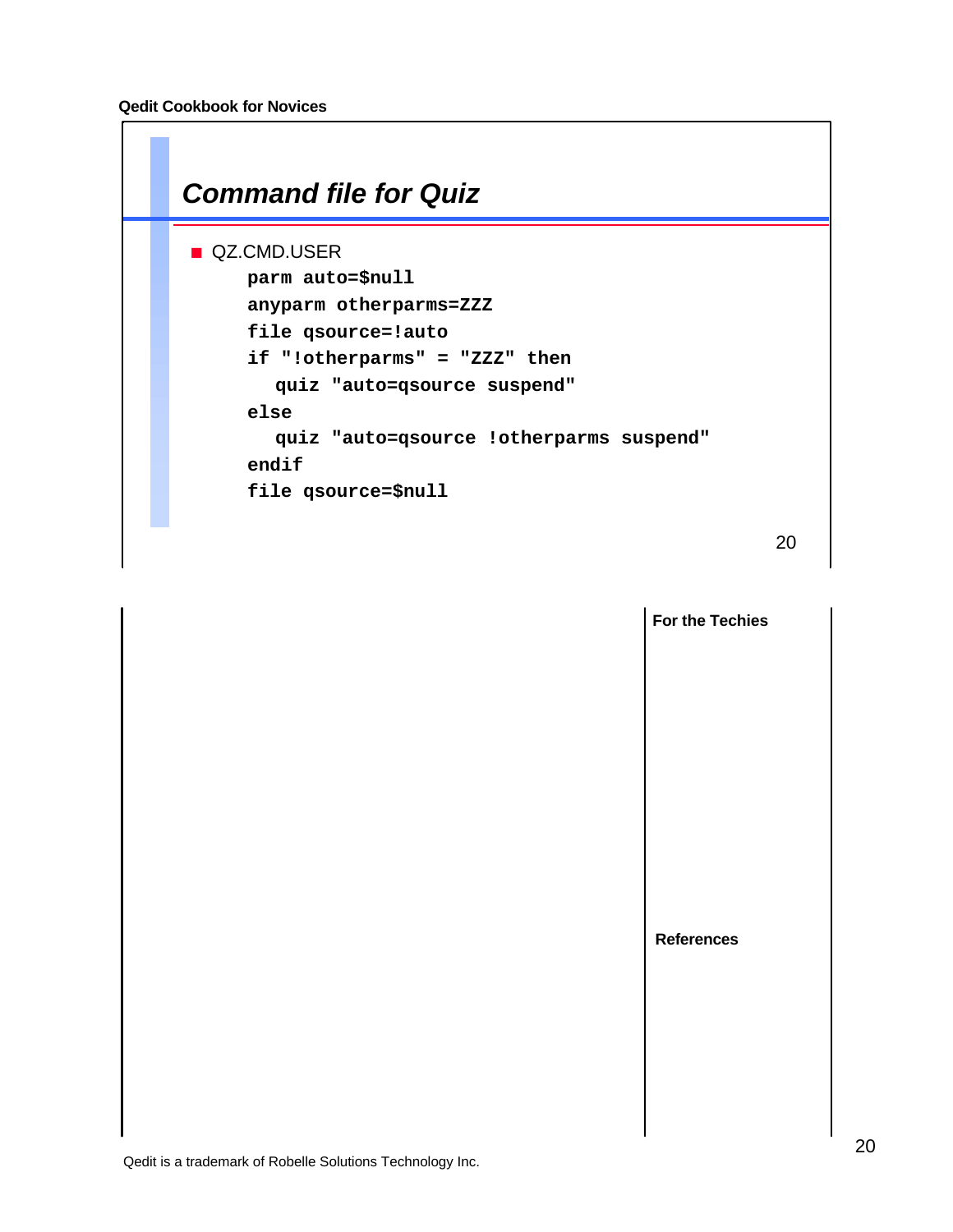

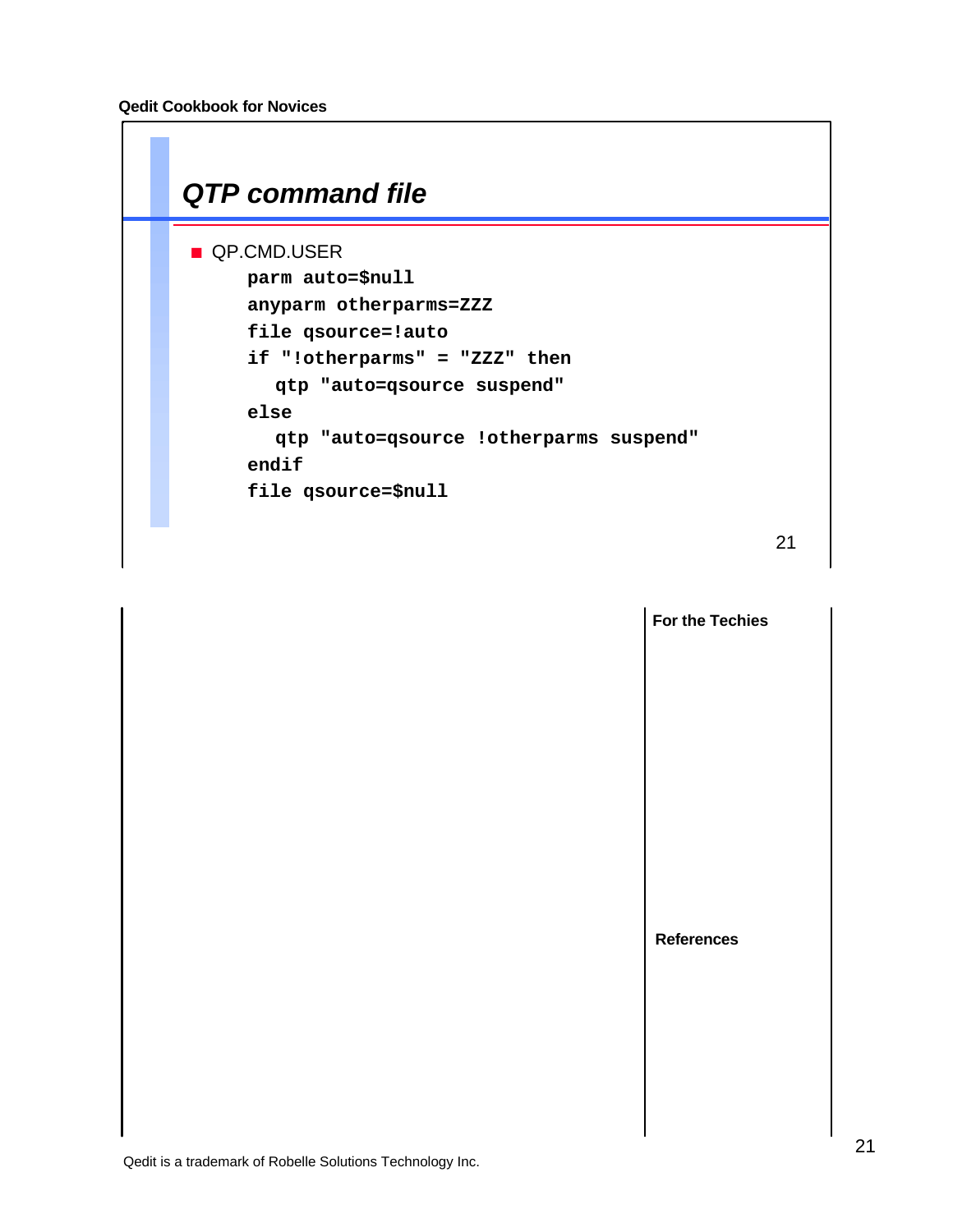

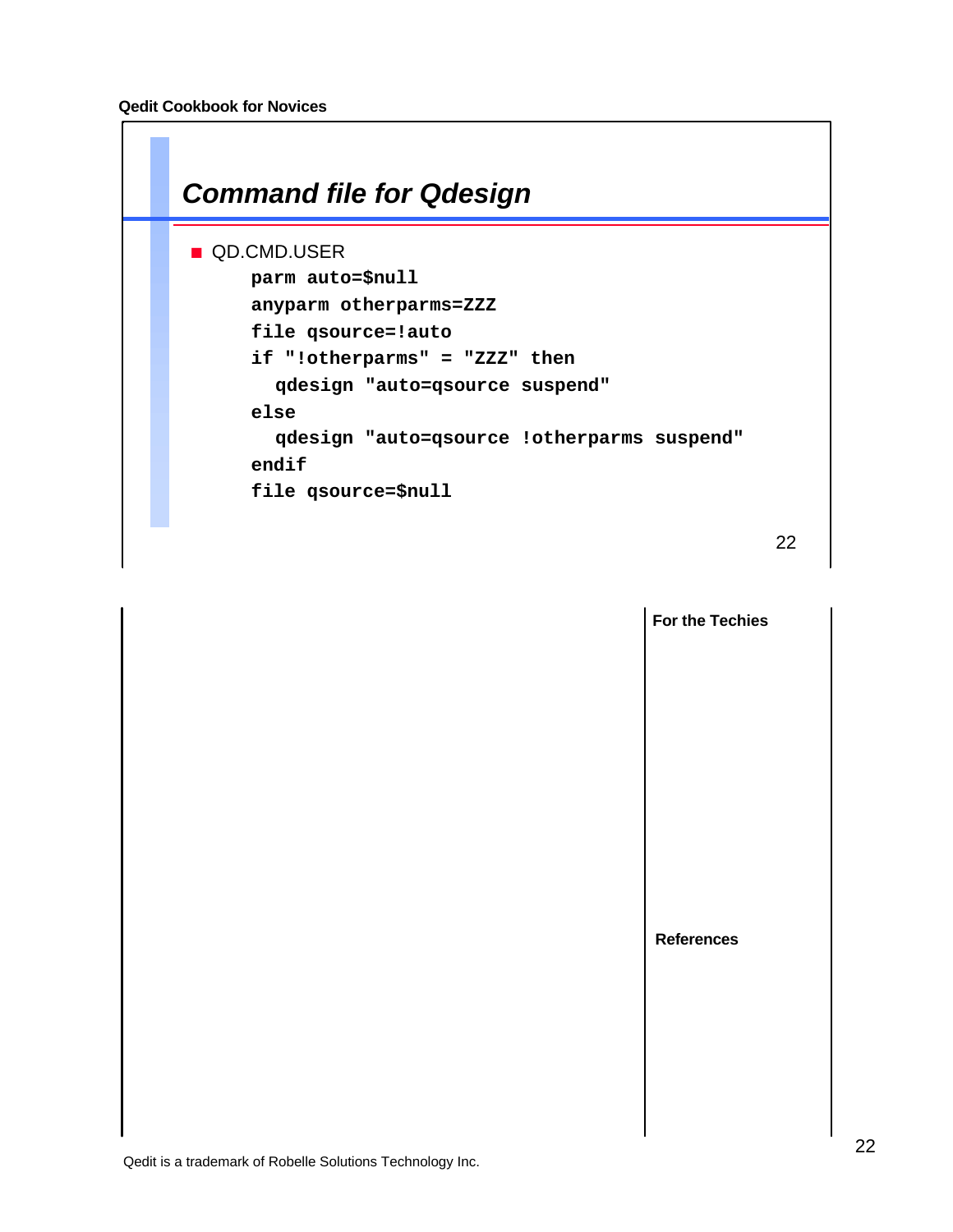

**For the Techies References** If you are using a Reflection terminal emulator, you can list files on either your MPE or PC system by creating a Qedit command file named Dir. This command file should have the following parameters: **parm fileset= anyparm options=0** If Fileset starts with "\" or ".\" or a drive letter such as "c:", assume it refers to PC files. Otherwise, you can use **:listfile !fileset**. Instead of :Listf, it is better to use the :Listfile command because it also shows files (source-code, Config\_file, /mail/inlist) in the POSIX namespace. The key to solving this problem is Qedit's :Reflect command. **:reflect dir**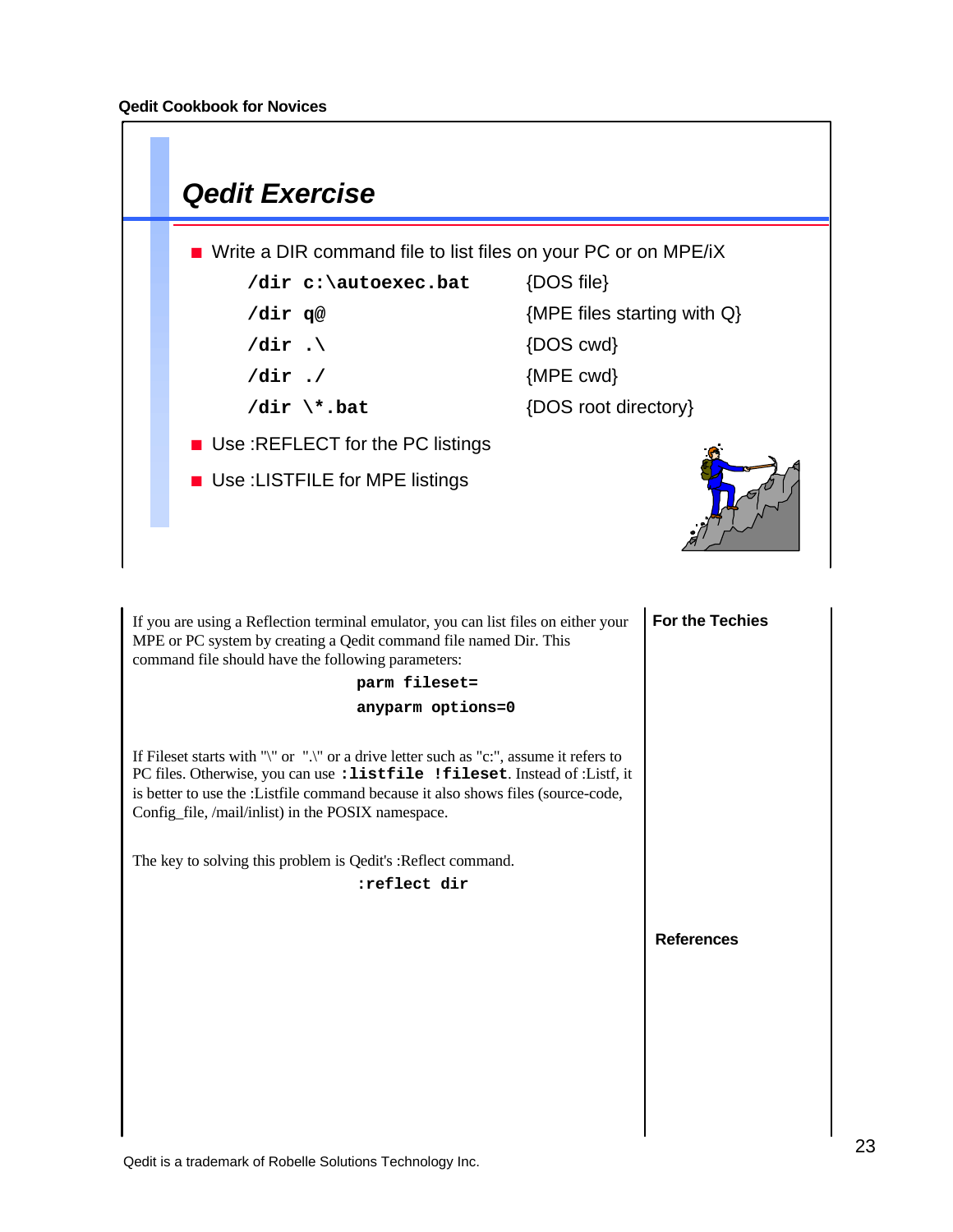

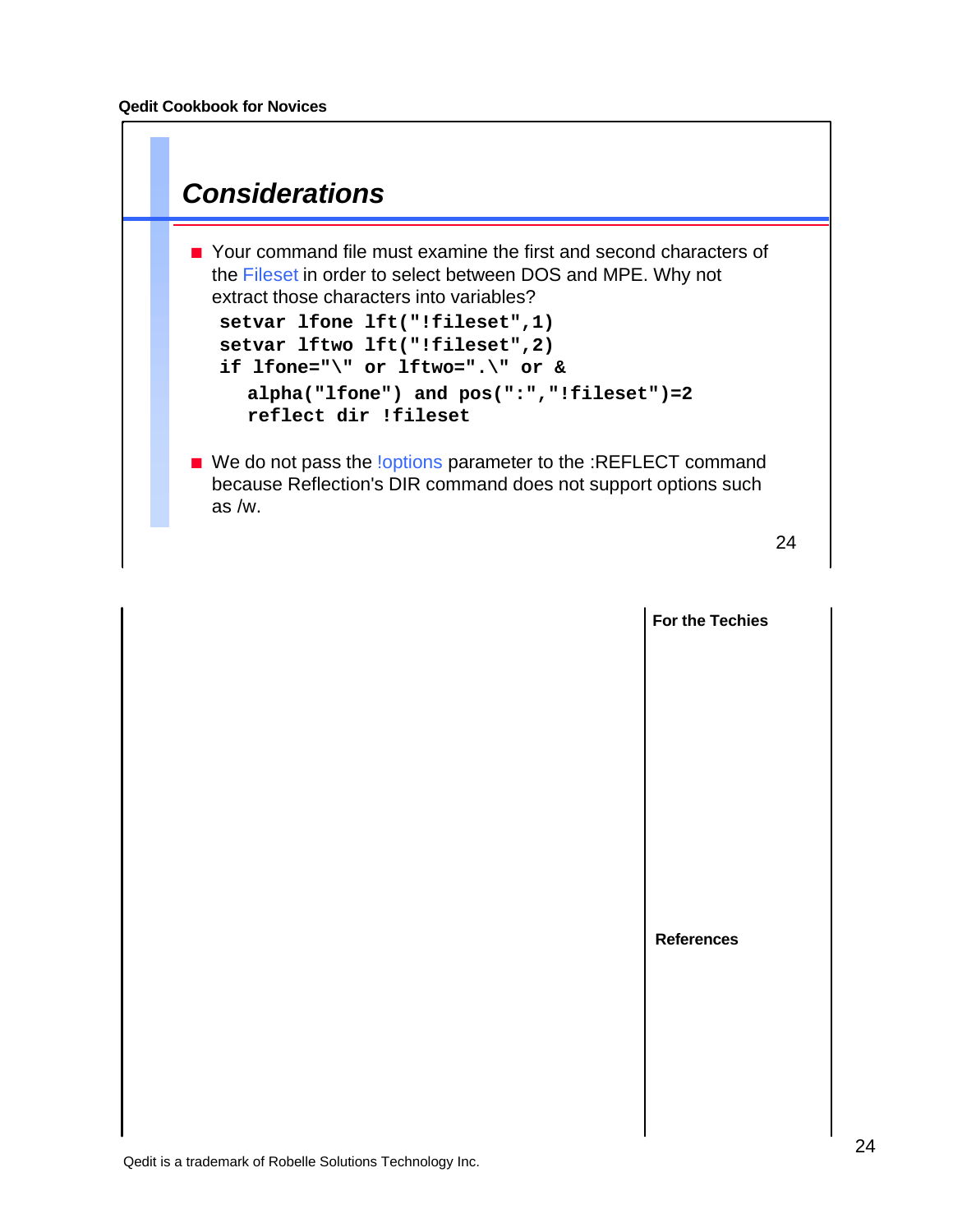

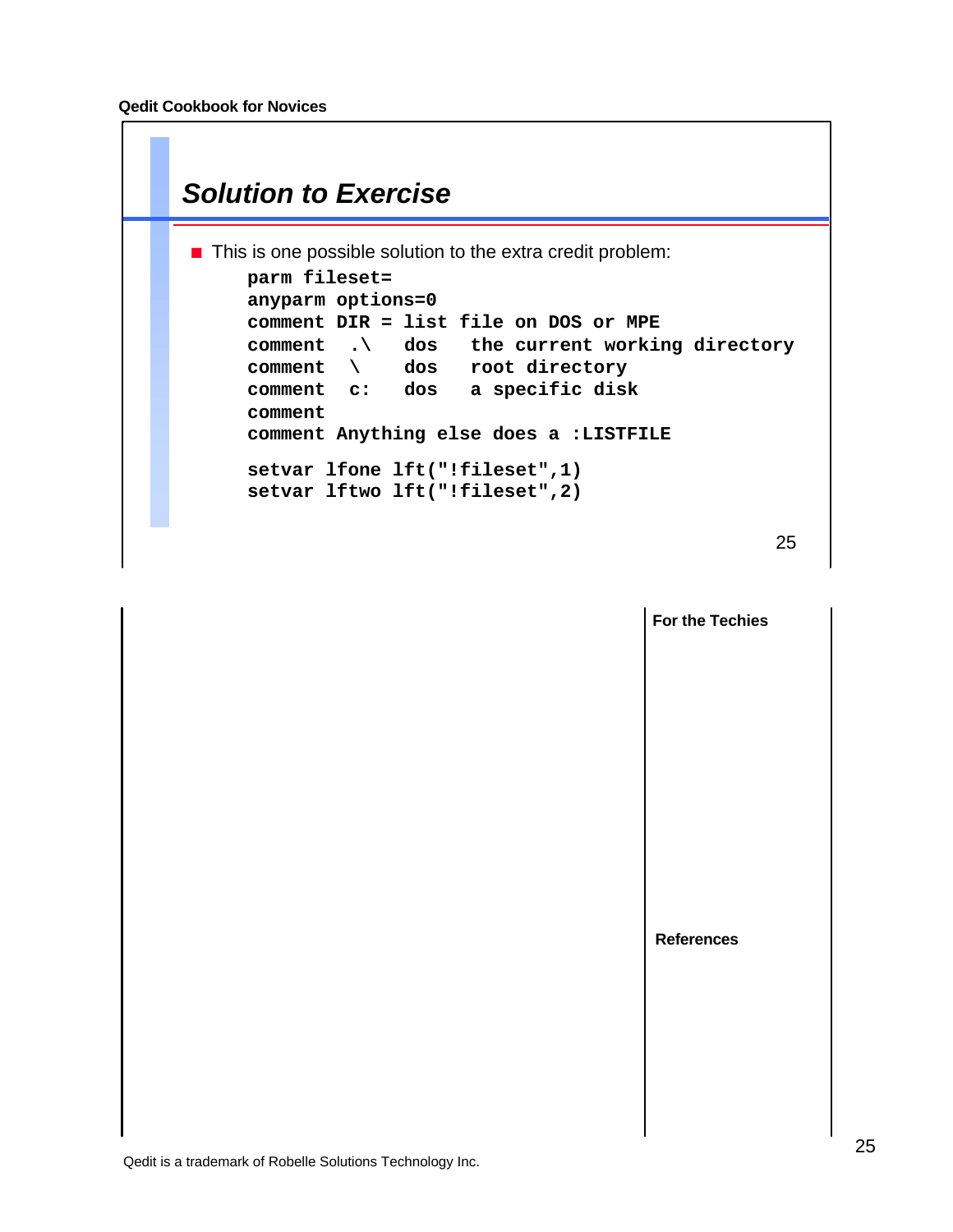### *Solution continued*

```
if lfone="\" or lftwo=".\" or &
  alpha("lfone") and pos(":","!fileset")=2
  echo PC Files:
  comment Reflection does not support DIR options
  reflect dir !fileset
else
  echo MPE Files:
  listfile !fileset , !options
endif
deletevar lfone
deletevar lftwo
```
26